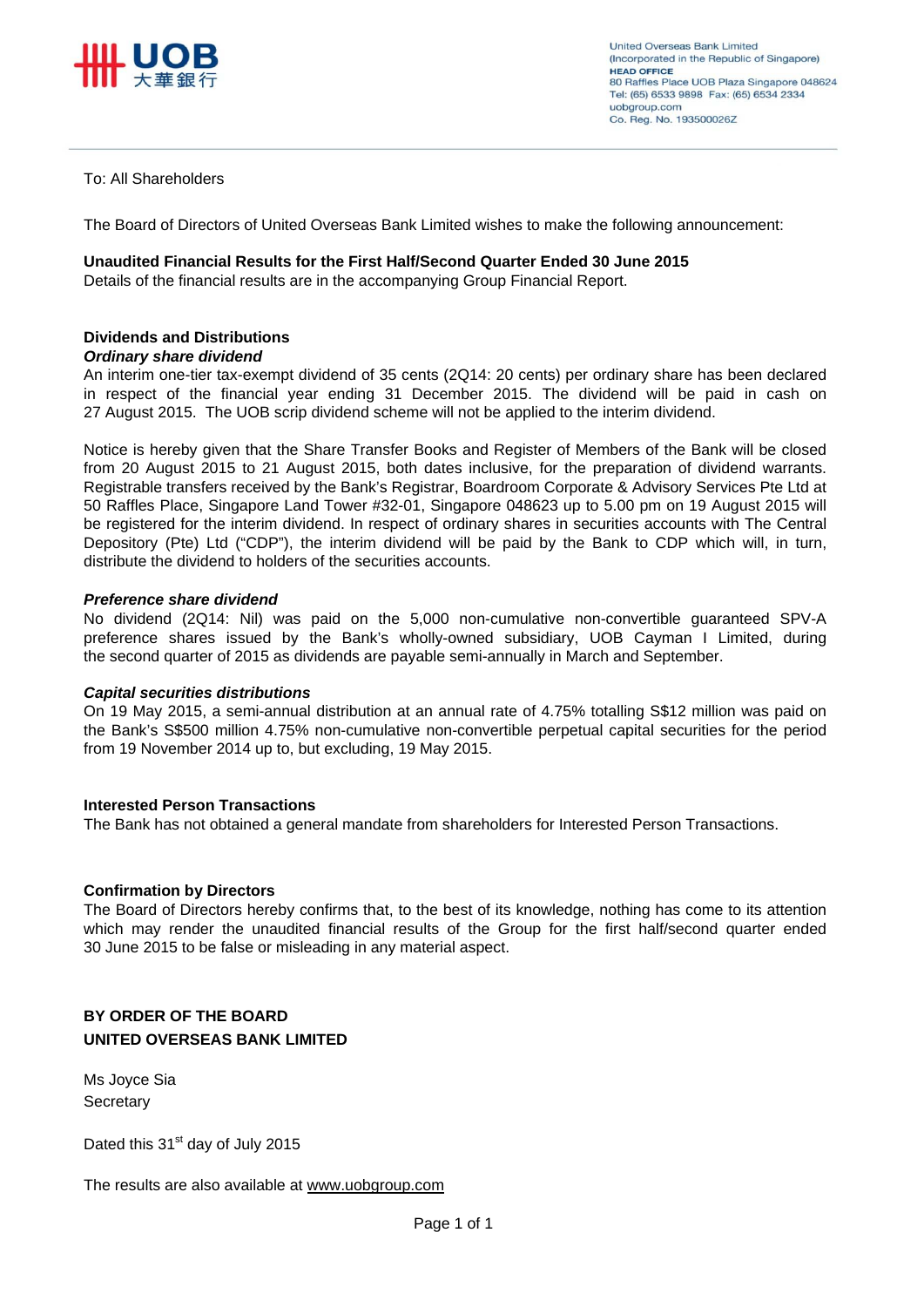

# **Group Financial Report**

 **For the First Half/Second Quarter 2015**

**United Overseas Bank Limited Incorporated in the Republic of Singapore Company Registration Number: 193500026Z**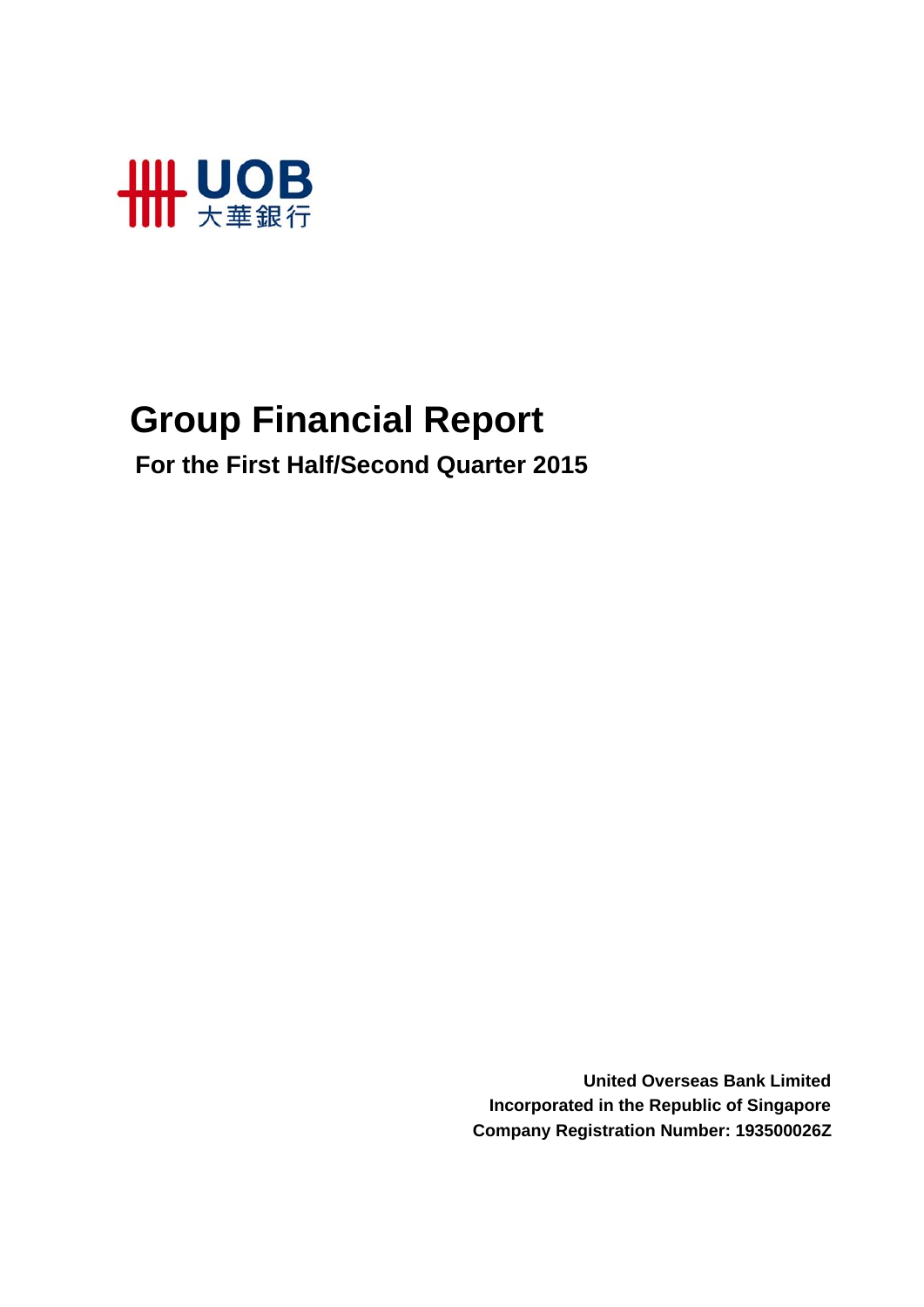

## **Contents**

#### **Page**

- 2 Financial Highlights
- 4 Performance Review
- 6 Net Interest Income
- 8 Non-Interest Income
- 9 Operating Expenses
- 10 Allowances for Credit and Other Losses
- 11 Customer Loans
- 12 Non-Performing Assets
- 14 Customer Deposits
- 14 Debts Issued
- 15 Shareholders' Equity
- 15 Changes in Issued Shares of the Bank
- 16 Performance by Operating Segment
- 18 Performance by Geographical Segment
- 19 Capital Adequacy and Leverage Ratios

### **Appendix**

- 1 Consolidated Income Statement
- 2 Consolidated Statement of Comprehensive Income
- 3 Consolidated Balance Sheet
- 4 Consolidated Statement of Changes in Equity
- 5 Consolidated Cash Flow Statement
- 6 Balance Sheet of the Bank
- 7 Statement of Changes in Equity of the Bank
- 8 Capital Adequacy Ratios of Major Bank Subsidiaries

Notes:

- 1 The financial statements are presented in Singapore dollars.
- 2 Certain comparative figures have been restated to conform with the current period's presentation.
- 3 Certain figures in this report may not add up to the respective totals due to rounding.
- 4 Amounts less than \$500,000 in absolute term are shown as "0".
- "NM" denotes not meaningful.
- "NA" denotes not applicable.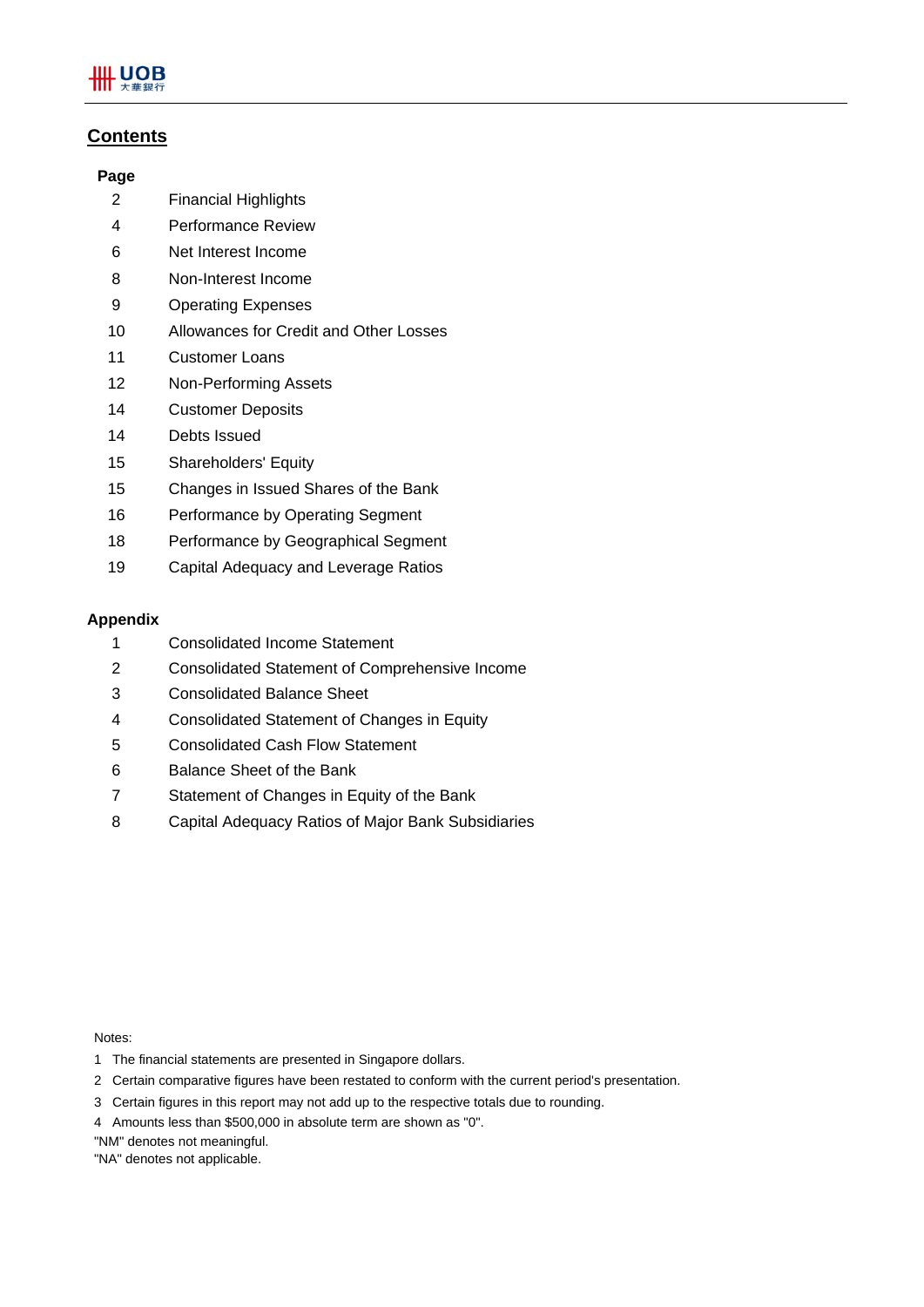

## **Financial Highlights**

|                                                                                           | 1H15                                    | 1H14                                    | $+$ /(-)                  | <b>2Q15</b>                             | 2Q14                                    | $+$ /(-)                  | 1Q15                                    | $+/(-)$                        |
|-------------------------------------------------------------------------------------------|-----------------------------------------|-----------------------------------------|---------------------------|-----------------------------------------|-----------------------------------------|---------------------------|-----------------------------------------|--------------------------------|
|                                                                                           |                                         |                                         | $\%$                      |                                         |                                         | $\%$                      |                                         | $\%$                           |
| Selected income statement items (\$m)                                                     |                                         |                                         |                           |                                         |                                         |                           |                                         |                                |
| Net interest income                                                                       | 2,414                                   | 2,234                                   | 8.1                       | 1,213                                   | 1,124                                   | 7.9                       | 1,201                                   | 1.0                            |
| Fee and commission income                                                                 | 919                                     | 824                                     | 11.5                      | 465                                     | 410                                     | 13.4                      | 453                                     | 2.6                            |
| Other non-interest income                                                                 | 550                                     | 578                                     | (4.9)                     | 248                                     | 350                                     | (29.0)                    | 301                                     | (17.5)                         |
| Total income                                                                              | 3,882                                   | 3,636                                   | 6.8                       | 1,927                                   | 1,884                                   | 2.2                       | 1,956                                   | (1.5)                          |
| Less: Total expenses                                                                      | 1,729                                   | 1,542                                   | 12.1                      | 877                                     | 787                                     | 11.4                      | 852                                     | 2.8                            |
| Operating profit                                                                          | 2,153                                   | 2,094                                   | 2.8                       | 1,050                                   | 1,098                                   | (4.4)                     | 1,103                                   | (4.8)                          |
| Less: Total allowances                                                                    | 321                                     | 307                                     | 4.7                       | 152                                     | 150                                     | 1.7                       | 169                                     | (10.0)                         |
| Add: Share of profit of associates<br>and joint ventures                                  | 44                                      | 69                                      | (36.3)                    | 40                                      | 26                                      | 52.7                      | 4                                       | >100.0                         |
| Net profit before tax                                                                     | 1,876                                   | 1,857                                   | 1.0                       | 938                                     | 974                                     | (3.8)                     | 938                                     | (0.1)                          |
| Less: Tax and non-controlling interests                                                   | 313                                     | 260                                     | 20.3                      | 176                                     | 166                                     | 5.9                       | 137                                     | 28.1                           |
| Net profit after tax 1                                                                    | 1,563                                   | 1,596                                   | (2.1)                     | 762                                     | 808                                     | (5.7)                     | 801                                     | (4.9)                          |
| Net customer loans<br>Customer deposits<br><b>Total assets</b><br>Shareholders' equity 1  | 198,798<br>241,485<br>310,077<br>30,548 | 189,695<br>216,128<br>296,983<br>28,091 | 4.8<br>11.7<br>4.4<br>8.7 | 198,798<br>241,485<br>310,077<br>30,548 | 189,695<br>216,128<br>296,983<br>28,091 | 4.8<br>11.7<br>4.4<br>8.7 | 199,735<br>239,410<br>313,596<br>30,830 | (0.5)<br>0.9<br>(1.1)<br>(0.9) |
| Key financial ratios (%)                                                                  |                                         |                                         |                           |                                         |                                         |                           |                                         |                                |
| Net interest margin <sup>2</sup>                                                          | 1.76                                    | 1.72                                    |                           | 1.77                                    | 1.71                                    |                           | 1.76                                    |                                |
| Non-interest income/Total income                                                          | 37.8                                    | 38.6                                    |                           | 37.0                                    | 40.3                                    |                           | 38.6                                    |                                |
| Expense/Income ratio                                                                      | 44.5                                    | 42.4                                    |                           | 45.5                                    | 41.7                                    |                           | 43.6                                    |                                |
| Overseas profit before tax contribution                                                   | 40.4                                    | 38.2                                    |                           | 40.2                                    | 31.0                                    |                           | 40.6                                    |                                |
| Loan charge off rate (bp) $2$<br>Exclude general allowances<br>Include general allowances | 22<br>32                                | $\boldsymbol{9}$<br>32                  |                           | 31<br>32                                | 19<br>32                                |                           | 12<br>32                                |                                |
| NPL ratio <sup>3</sup>                                                                    | $1.2$                                   | 1.2                                     |                           | $1.2$                                   | 1.2                                     |                           | 1.2                                     |                                |

Notes:

1 Relate to amount attributable to equity holders of the Bank.

2 Computed on an annualised basis.

3 Refer to non-performing loans as a percentage of gross customer loans. 2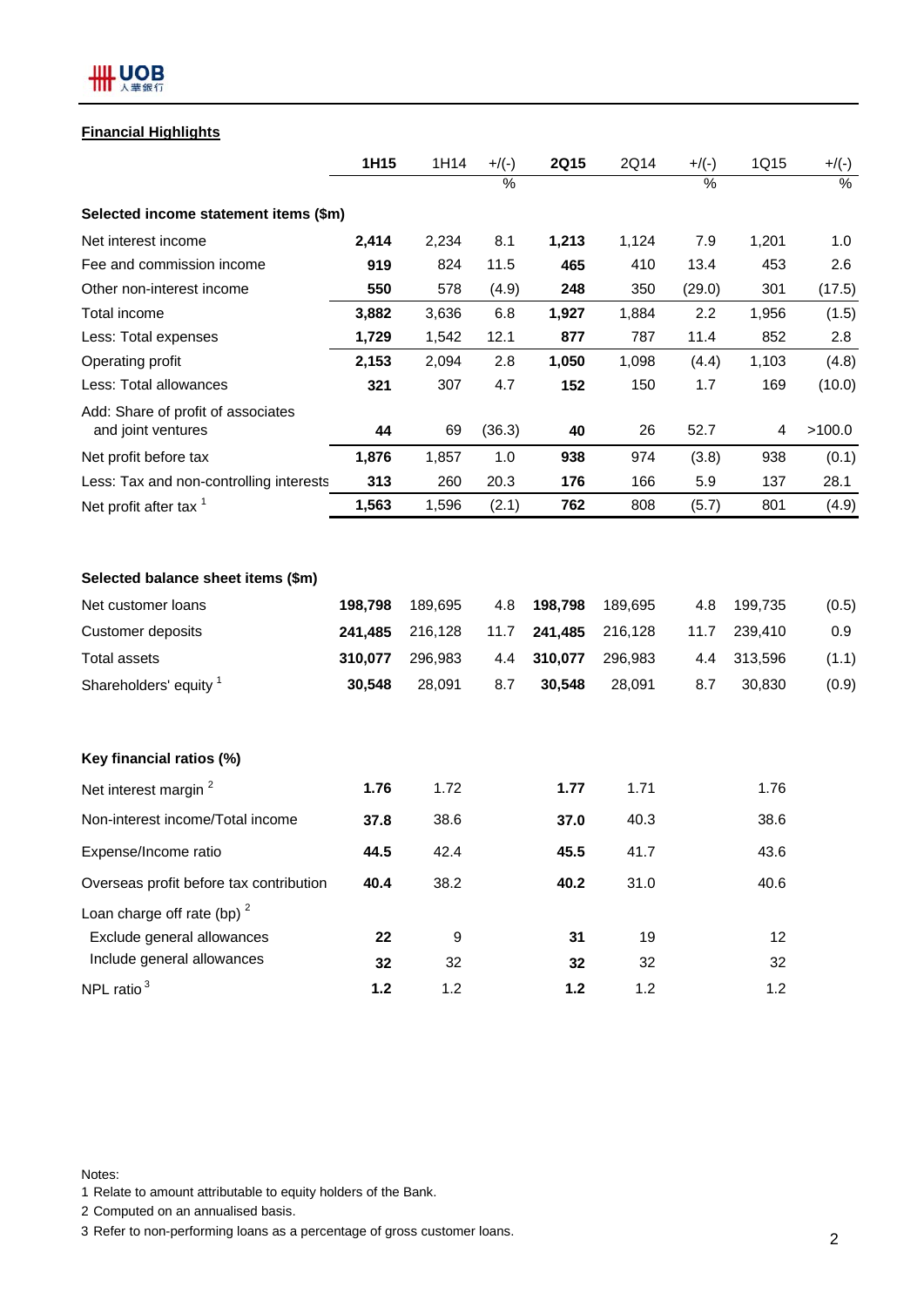

#### **Financial Highlights** *(cont'd)*

|                                                                                    | 1H15                 | 1H14                 | <b>2Q15</b>          | 2Q14                   | 1Q15                 |
|------------------------------------------------------------------------------------|----------------------|----------------------|----------------------|------------------------|----------------------|
| Key financial ratios (%) (cont'd)                                                  |                      |                      |                      |                        |                      |
| Return on average total assets <sup>1</sup>                                        | 1.01                 | 1.10                 | 0.98                 | 1.10                   | 1.04                 |
| Return on average ordinary shareholders' equity <sup>1,2</sup>                     | 10.8                 | 12.4                 | 10.4                 | 12.5                   | 11.1                 |
| Loan/Deposit ratio <sup>3</sup>                                                    | 82.3                 | 87.8                 | 82.3                 | 87.8                   | 83.4                 |
| Capital adequacy ratios<br>Common Equity Tier 1<br>Tier 1<br>Total                 | 14.0<br>14.0<br>16.8 | 13.9<br>13.9<br>17.8 | 14.0<br>14.0<br>16.8 | 13.9<br>13.9<br>17.8   | 14.3<br>14.3<br>17.1 |
| Liquidity coverage ratios ("LCR") <sup>4</sup><br>All-currency<br>Singapore dollar | 142<br>166           | <b>NA</b><br>NA.     | 142<br>166           | <b>NA</b><br><b>NA</b> | 144<br>157           |
| Leverage ratio <sup>5</sup>                                                        | 7.6                  | <b>NA</b>            | 7.6                  | <b>NA</b>              | 7.6                  |
| Earnings per ordinary share $(\$)^{1,2}$<br>Basic<br><b>Diluted</b>                | 1.89<br>1.88         | 1.96<br>1.95         | 1.84<br>1.83         | 1.98<br>1.97           | 1.93<br>1.93         |
| Net asset value ("NAV") per ordinary share $(\$)$ $^6$                             | 17.71                | 16.18                | 17.71                | 16.18                  | 17.88                |
| Revalued NAV per ordinary share $$)^6$                                             | 20.34                | 18.80                | 20.34                | 18.80                  | 20.53                |

Notes:

1 Computed on an annualised basis.

2 Calculated based on profit attributable to equity holders of the Bank net of preference share dividend and capital securities distributions.

3 Refer to net customer loans and customer deposits.

- 4 LCR are calculated based on MAS Notice 649. A minimum requirement of Singapore dollar LCR of 100% and all-currency LCR of 60% shall be maintained at all times with effect from 1 January 2015, with the all-currency LCR increasing by 10% each year to 100% by 2019.
- 5 Leverage ratio is calculated based on the revised MAS Notice 637 which took effect from 1 January 2015. A minimum requirement of 3% is applied during the parallel run period from 1 January 2013 to 1 January 2017.
- 6 Preference shares and capital securities are excluded from the computation.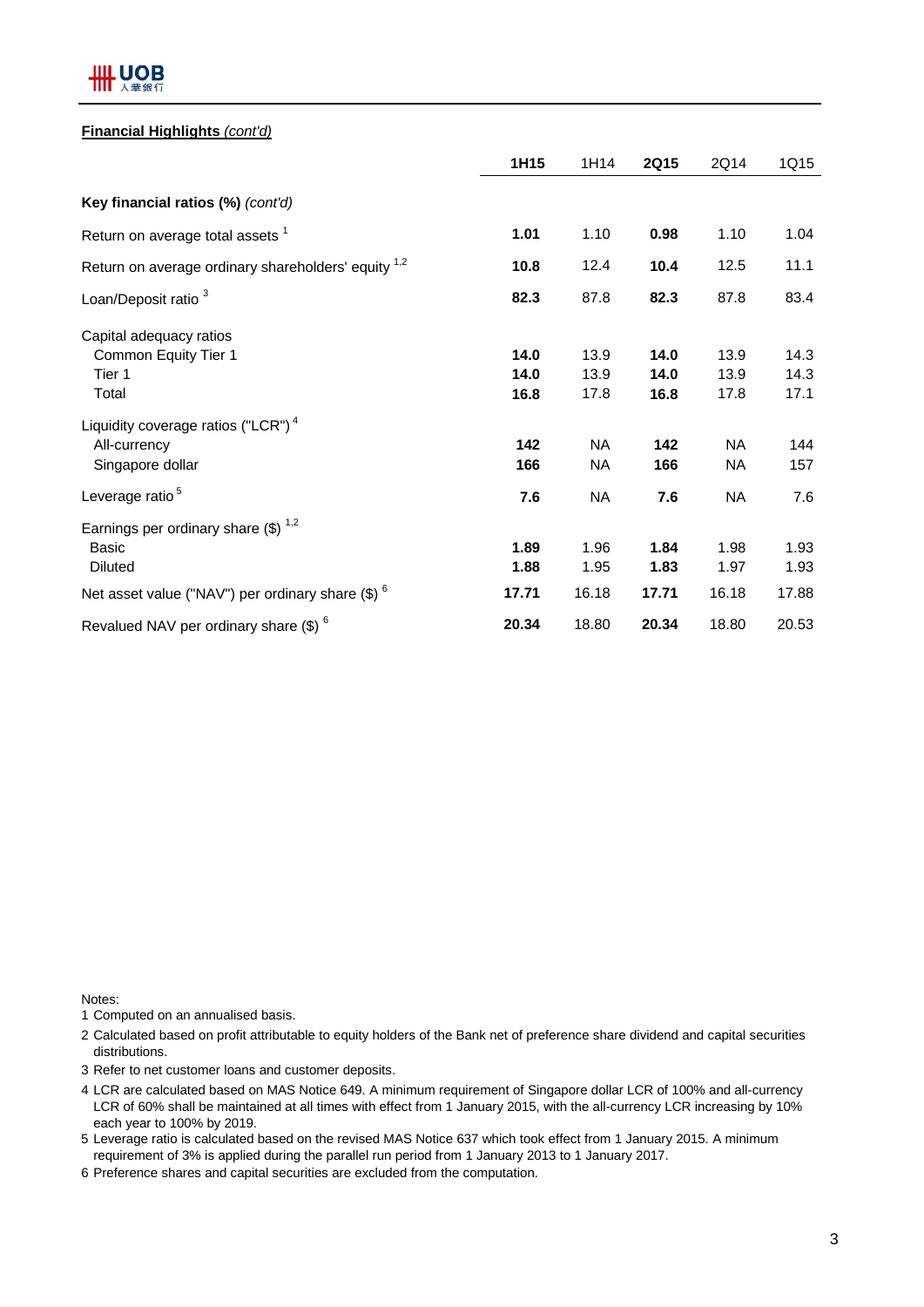

## **Performance Review**

The financial statements have been prepared in accordance with Singapore Financial Reporting Standards ("FRS") as required by the Singapore Companies Act, with modification to FRS39 Financial Instruments: Recognition and Measurement in respect of loan loss provisioning, as provided in the Monetary Authority of Singapore ("MAS") Notice 612 Credit Files, Grading and Provisioning.

The revised FRS applicable to the Group with effect from 1 January 2015 is listed below. The adoption of the FRS has no significant impact on the financial statements of the Group.

Amendments to FRS19 – Defined Benefit Plans: Employee Contributions

Other than the above change, the accounting policies and computation methods adopted in the financial statements for the first half of 2015 are the same as those adopted in the audited financial statements for the financial year ended 31 December 2014.

## **First half 2015 ("1H15") performance**

#### **1H15 versus 1H14**

The Group reported a net profit after tax of \$1.56 billion for 1H15, 2.1% marginally lower than a year ago due to higher write-back of prior years' tax provisions in 1H14. Operating profit increased 2.8% to \$2.15 billion in 1H15, led by solid growth in net interest income and fee income.

Net interest income reached a new high of \$2.41 billion, rising 8.1% from a year ago, driven by healthy loan growth and higher net interest margin across wholesale and retail business segments. Net interest margin increased 4 basis points to 1.76% benefiting largely from higher loan yields on the back of a rising SIBOR environment.

Non-interest income grew 4.7% year-on-year to \$1.47 billion in 1H15. Fee and commission income saw a broadbased increase of 11.5% to \$919 million across most fee categories. Trading and investment income declined 4.7% to \$381 million, due to a one-off gain from investments and revaluation recognised in 1H14, partly offset by healthy growth in treasury customer income.

Total expenses increased 12.1% to \$1.73 billion mainly due to higher staff costs, revenue and IT-related expenses as the Group continued to invest in talent and technology infrastructure to support the growing franchise. Expense-toincome ratio was higher at 44.5% in 1H15 as compared with 42.4% a year ago.

Total allowances for 1H15 was \$321 million, a 4.7% higher year-on-year, while total loan charge-off rate remained at 32 basis points. Specific allowances on loans increased from \$91 million a year ago to \$221 million mainly from Singapore, Indonesia and Greater China. General allowances declined to \$51 million from \$183 million a year ago.

#### **Second quarter 2015 ("2Q15") performance**

#### **2Q15 versus 2Q14**

Net earnings was reported at \$762 million in 2Q15, a decrease of 5.7% compared with 2Q14 largely due to lower trading and investment income. Customer franchise income continued to show steady growth.

Net interest income rose 7.9% from a year ago to \$1.21 billion in 2Q15 on higher loan growth and net interest margin. Net interest margin increased 6 basis points to 1.77%, contributed mainly by higher loan yields as the loan portfolio re-priced on SIBOR increases.

Fee and commission income grew 13.4% from \$410 million in 2Q14 to \$465 million in 2Q15 with double-digit growth registered in wealth management, credit cards and fund management income. Trading and investment income was lower at \$156 million mainly due to a one-off gain from investments and revaluation recorded in 2Q14.

Total expenses increased 11.4% from a year ago to \$877 million in 2Q15 due to higher staff costs and IT-related expenses to support franchise growth.

Total allowances of \$152 million in 2Q15 were little changed from a year ago.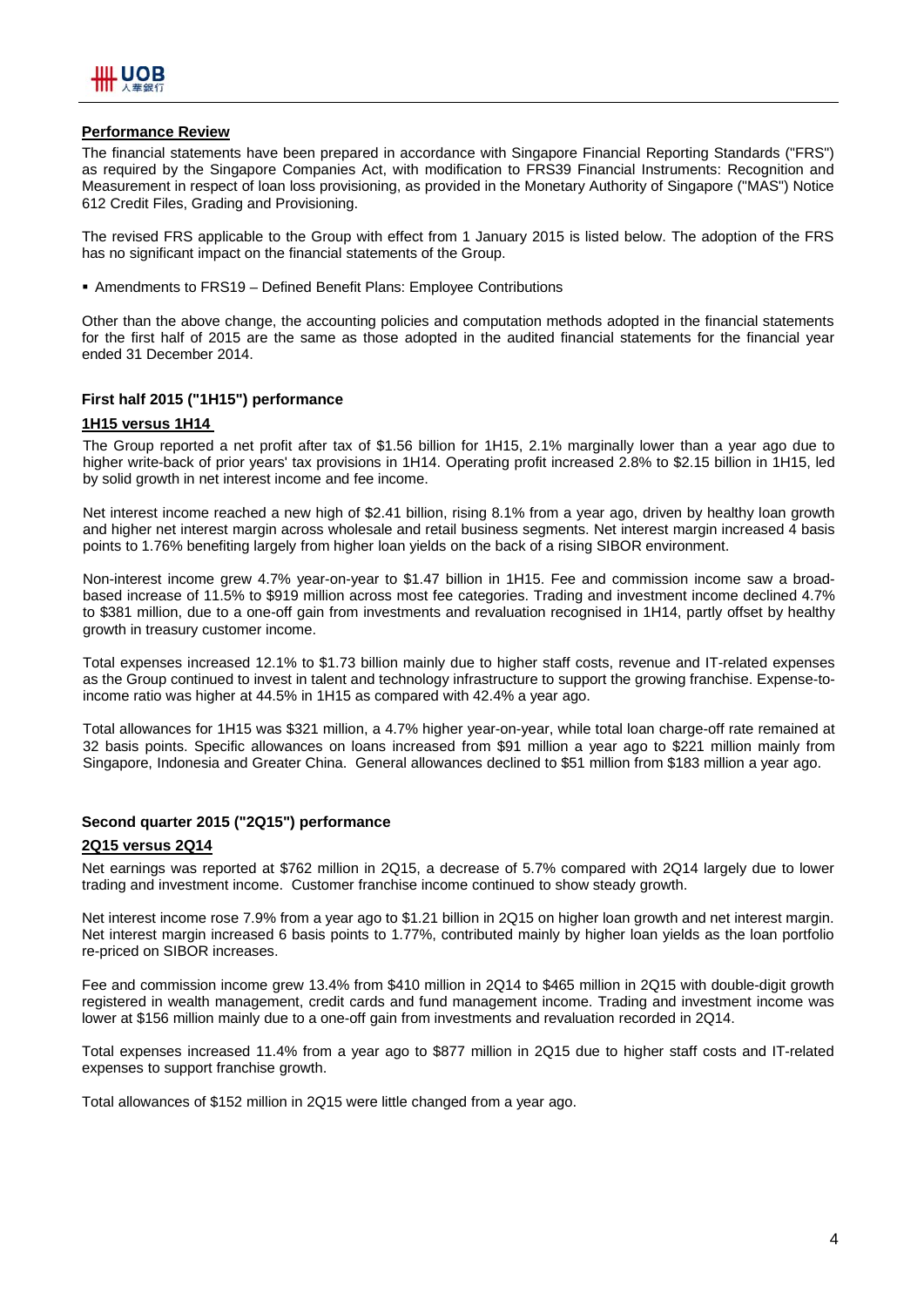

#### **Performance Review** *(cont'd)*

#### **2Q15 versus 1Q15**

Compared with the previous quarter, net earnings were 4.9% lower at \$762 million.

Net interest income continued to grow 1.0% quarter-on-quarter to \$1.21 billion in 2Q15. Net interest margin increased 1 basis point to 1.77% mainly due to improved loan pricing.

Fee and commission income was \$465 million in 2Q15, rising 2.6% over the previous quarter. The increase was contributed by higher fee income from fund management and credit cards. Trading and investment income decreased 30.5% to \$156 million in 2Q15 amid market volatility.

Total expenses increased 2.8% to \$877 million mainly due to continued investment in people capabilities.

Total allowances were 10.0% lower quarter-on-quarter at \$152 million due to a write-back of general allowances relating to debt securities. Specific allowances on loans increased from \$61 million to \$160 million as additional allowances were provided mainly for legacy non-performing loans ("NPL") in Singapore, Indonesia and Greater China.

Contributions from associates' profits increased to \$40 million from \$4 million in 1Q15.

Tax expense was \$173 million in 2Q15, an increase of 30.3% over the previous quarter due to a tax write-back in 1Q15.

#### **Balance sheet and capital position**

Gross customer loans grew 4.8% year-on-year to \$202 billion as at 30 June 2015, driven by broad-based contributions across most territories and industries. Compared with 1Q15, the loan growth was 1% in constant currency terms.

The Group continued to maintain a strong funding position with customer deposits increasing by 11.7% from a year ago to \$241 billion as at 30 June 2015. Compared with the previous quarter, customer deposits grew by 0.9% mainly led by Singapore and US dollar deposits. The Group's loan-to-deposit ratio improved from 87.8% a year ago to 82.3% as at 30 June 2015. The Singapore dollar and all-currency liquidity coverage ratios were 166% and 142% respectively, well above the regulatory requirements of 100% and 60%.

Asset quality remained sound. Group NPL ratio remained stable at 1.2% with strong NPL coverage of 144.1%. General allowances coverage ratio remained strong at 1.4% of loan book.

Shareholders' equity was \$30.5 billion as at 30 June 2015, up 8.7% from a year ago largely contributed by net profit and improved valuations on the available-for-sale investments. Compared with 1Q15, shareholders' equity was 0.9% lower due to final dividends paid. Return on equity was 10.8% for 1H15.

As at 30 June 2015, the Group's strong capital position remained well above the regulatory minimum requirements with Common Equity Tier 1 and Total CAR at 14.0% and 16.8% respectively. The Group's leverage ratio stood at 7.6%, well above the minimum requirement of 3%.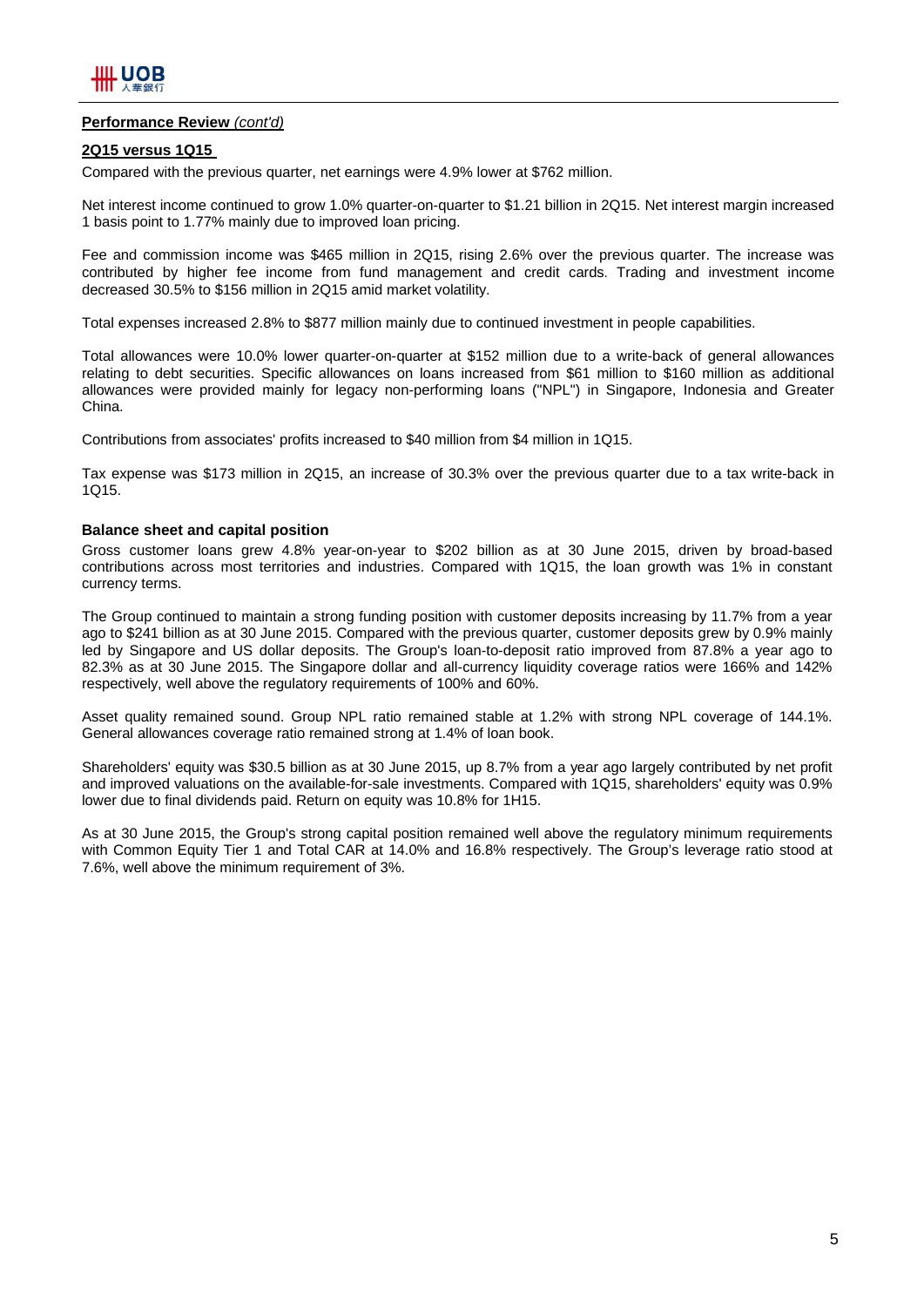## **Net Interest Income**

## **Net interest margin**

|                                  |         | 1H15            |         | 1H14    |          |         |  |
|----------------------------------|---------|-----------------|---------|---------|----------|---------|--|
|                                  | Average |                 | Average | Average |          | Average |  |
|                                  | balance | <b>Interest</b> | rate    | balance | Interest | rate    |  |
|                                  | \$m     | \$m             | %       | \$m     | \$m      | $\%$    |  |
| Interest bearing assets          |         |                 |         |         |          |         |  |
| Customer loans                   | 198,692 | 3,250           | 3.30    | 187,027 | 2,856    | 3.08    |  |
| Interbank balances               | 52,262  | 318             | 1.23    | 47,223  | 356      | 1.52    |  |
| <b>Securities</b>                | 25,138  | 273             | 2.19    | 27,773  | 294      | 2.14    |  |
| Total                            | 276,091 | 3,841           | 2.81    | 262,023 | 3,506    | 2.70    |  |
| Interest bearing liabilities     |         |                 |         |         |          |         |  |
| Customer deposits                | 237,686 | 1,266           | 1.07    | 213,089 | 1,077    | 1.02    |  |
| Interbank balances/others        | 30,084  | 161             | 1.08    | 40,775  | 195      | 0.96    |  |
| Total                            | 267,770 | 1,427           | 1.07    | 253,864 | 1,271    | 1.01    |  |
| Net interest margin <sup>1</sup> |         |                 | 1.76    |         |          | 1.72    |  |

|                              |         | <b>2Q15</b>     |         |         | 2Q14     |         |         | 1Q15     |         |
|------------------------------|---------|-----------------|---------|---------|----------|---------|---------|----------|---------|
|                              | Average |                 | Average | Average |          | Average | Average |          | Average |
|                              | balance | <b>Interest</b> | rate    | balance | Interest | rate    | balance | Interest | rate    |
|                              | \$m     | \$m             | $\%$    | \$m\$   | \$m      | %       | \$m     | \$m      | %       |
| Interest bearing assets      |         |                 |         |         |          |         |         |          |         |
| Customer loans               | 198,925 | 1,654           | 3.34    | 188,962 | 1,444    | 3.06    | 198,456 | 1,596    | 3.26    |
| Interbank balances           | 51,241  | 154             | 1.20    | 46,854  | 164      | 1.41    | 53,294  | 164      | 1.25    |
| <b>Securities</b>            | 24,523  | 130             | 2.13    | 28,376  | 153      | 2.16    | 25,759  | 142      | 2.24    |
| Total                        | 274,688 | 1,938           | 2.83    | 264,191 | 1,761    | 2.67    | 277,510 | 1,903    | 2.78    |
| Interest bearing liabilities |         |                 |         |         |          |         |         |          |         |
| <b>Customer deposits</b>     | 239,967 | 647             | 1.08    | 212,341 | 537      | 1.01    | 235,380 | 618      | 1.07    |
| Interbank balances/others    | 27,088  | 78              | 1.16    | 43,390  | 100      | 0.92    | 33,113  | 83       | 1.02    |
| Total                        | 267,055 | 726             | 1.09    | 255,731 | 637      | 1.00    | 268,493 | 702      | 1.06    |
| Net interest margin          |         |                 | 1.77    |         |          | 1.71    |         |          | 1.76    |

Note:

1 Net interest margin represents annualised net interest income as a percentage of total interest bearing assets.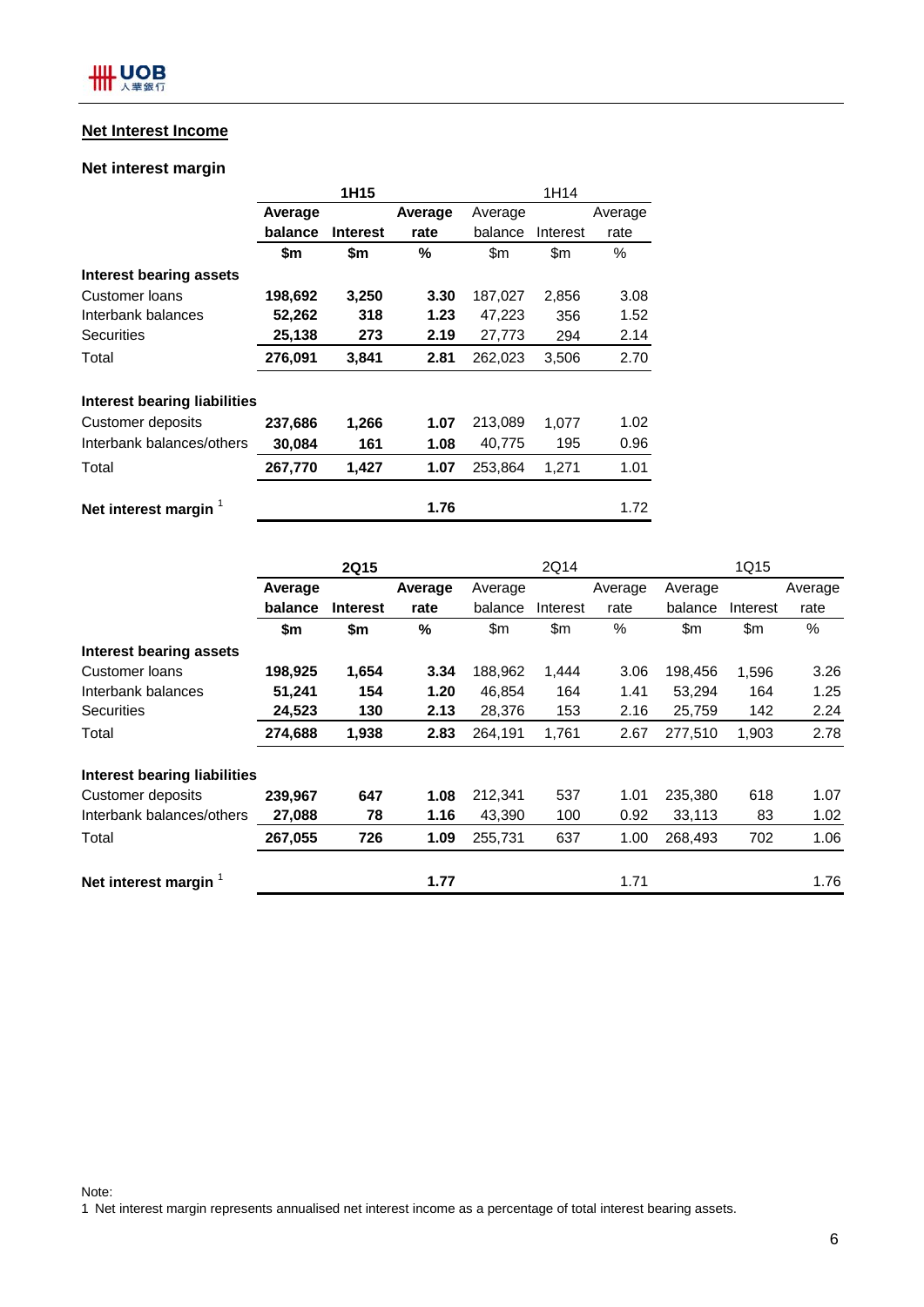## **Net Interest Income** *(cont'd)*

### **Volume and rate analysis**

|                           | 1H15 vs 1H14  |        |            | 2Q15 vs 2Q14 |        |            | 2Q15 vs 1Q15 |        |        |
|---------------------------|---------------|--------|------------|--------------|--------|------------|--------------|--------|--------|
|                           | <b>Volume</b> | Rate   | <b>Net</b> | Volume       | Rate   | <b>Net</b> | Volume       | Rate   | Net    |
|                           | change        | change | change     | change       | change | change     | change       | change | change |
|                           | \$m           | \$m    | \$m        | \$m          | \$m    | \$m        | \$m          | \$m    | \$m    |
| Interest income           |               |        |            |              |        |            |              |        |        |
| Customer loans            | 178           | 216    | 394        | 76           | 134    | 210        | 4            | 36     | 39     |
| Interbank balances        | 38            | (76)   | (38)       | 15           | (26)   | (10)       | (6)          | (5)    | (12)   |
| Securities                | (28)          | 7      | (21)       | (21)         | (2)    | (22)       | (7)          | (7)    | (13)   |
| Total                     | 188           | 147    | 336        | 71           | 107    | 177        | (9)          | 24     | 14     |
| Interest expense          |               |        |            |              |        |            |              |        |        |
| Customer deposits         | 124           | 64     | 189        | 70           | 40     | 110        | 12           | 10     | 22     |
| Interbank balances/others | (51)          | 18     | (33)       | (37)         | 16     | (21)       | (15)         | 10     | (5)    |
| Total                     | 73            | 82     | 156        | 33           | 56     | 89         | (3)          | 19     | 16     |
| Change in number of days  |               |        |            |              |        |            |              |        | 13     |
| Net interest income       | 115           | 65     | 180        | 38           | 50     | 88         | (6)          | 4      | 11     |

Net interest income grew 8.1% over a year ago to \$2.41 billion in 1H15, driven by loan growth of 4.8% and higher net interest margin of 1.76%. Net interest margin increased 4 basis points mainly due to higher loan yields on the back of a rising SIBOR environment.

Net interest income grew 7.9% over 2Q14 and 1.0% from previous quarter to \$1.21 billion in 2Q15. Net interest margin increased to 1.77% in 2Q15, on improved loan yields as the loan portfolio continued to reprice on SIBOR increases.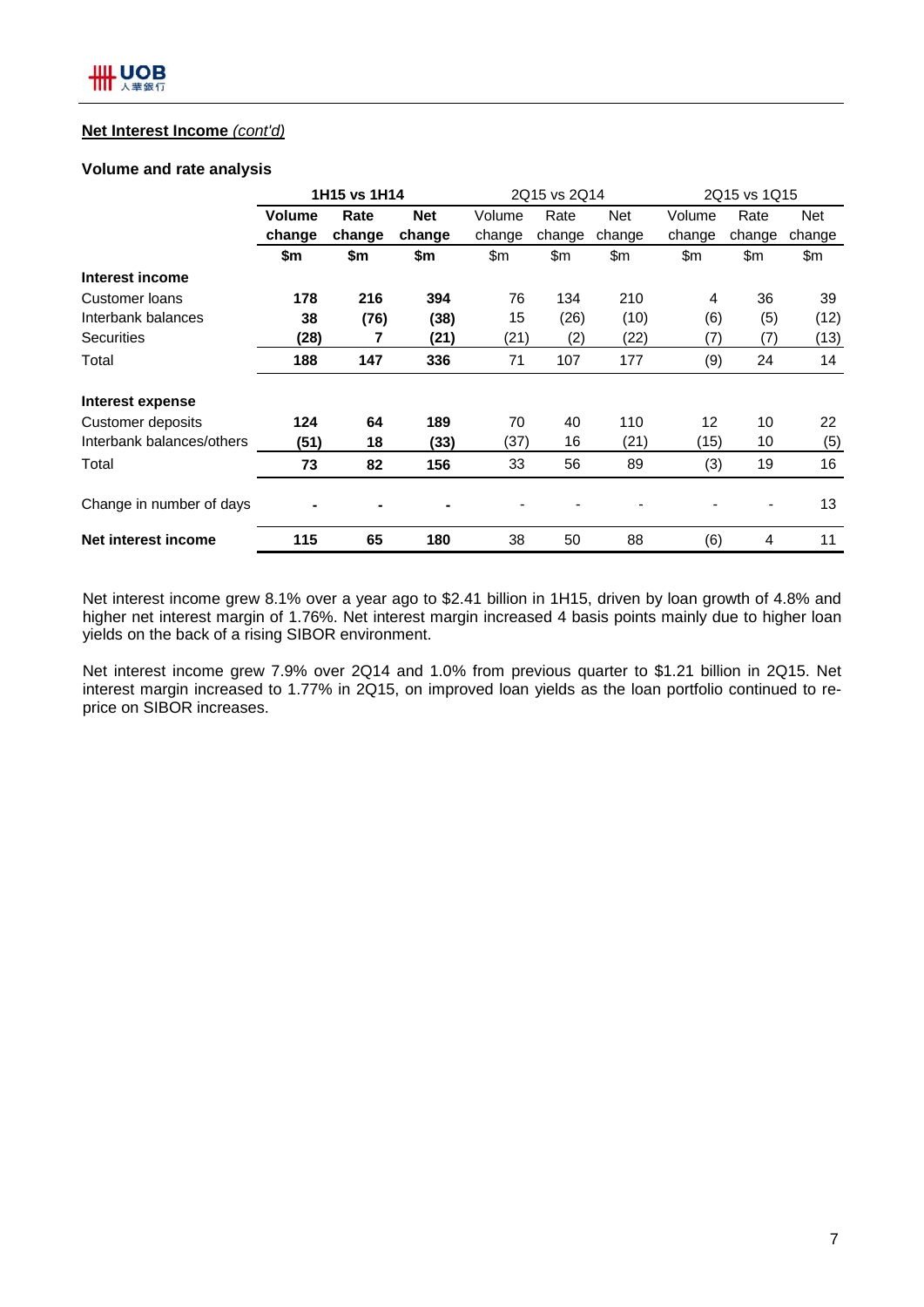## **Non-Interest Income**

|                                 | 1H15  | 1H14  | $+$ /(-) | <b>2Q15</b> | 2Q14  | $+$ /(-) | 1Q15  | $+$ /(-) |
|---------------------------------|-------|-------|----------|-------------|-------|----------|-------|----------|
|                                 | \$m   | \$m\$ | %        | \$m\$       | \$m\$ | %        | \$m\$ | %        |
| Fee and commission income       |       |       |          |             |       |          |       |          |
| Credit card                     | 167   | 133   | 25.7     | 86          | 71    | 21.6     | 81    | 5.8      |
| Fund management                 | 83    | 70    | 19.5     | 45          | 38    | 19.5     | 38    | 17.6     |
| Wealth management               | 217   | 189   | 14.7     | 108         | 88    | 23.2     | 110   | (1.5)    |
| Loan-related $1$                | 227   | 215   | 5.4      | 111         | 106   | 5.6      | 116   | (3.7)    |
| Service charges                 | 57    | 53    | 7.6      | 29          | 26    | 10.2     | 28    | 3.7      |
| Trade-related                   | 130   | 134   | (3.4)    | 66          | 69    | (4.2)    | 64    | 2.7      |
| <b>Others</b>                   | 37    | 29    | 26.8     | 20          | 14    | 47.5     | 16    | 22.4     |
|                                 | 919   | 824   | 11.5     | 465         | 410   | 13.4     | 453   | 2.6      |
| Other non-interest income       |       |       |          |             |       |          |       |          |
| Net trading income              | 267   | 258   | 3.3      | 114         | 132   | (13.5)   | 153   | (25.4)   |
| Net gain/(loss) from investment |       |       |          |             |       |          |       |          |
| securities                      | 114   | 141   | (19.4)   | 42          | 118   | (64.5)   | 72    | (41.4)   |
| Dividend income                 | 28    | 31    | (9.0)    | 27          | 27    | 1.1      | 1     | >100.0   |
| Rental income                   | 59    | 59    | (1.0)    | 29          | 30    | (0.8)    | 29    | 1.0      |
| Other income                    | 82    | 89    | (7.0)    | 36          | 43    | (16.8)   | 47    | (23.0)   |
|                                 | 550   | 578   | (4.9)    | 248         | 350   | (29.0)   | 301   | (17.5)   |
| Total                           | 1,468 | 1,402 | 4.7      | 714         | 760   | (6.1)    | 755   | (5.4)    |

Non-interest income grew 4.7% year-on-year to \$1.47 billion in 1H15. Fee income registered a broad-based increase of 11.5% from a year ago to \$919 million, particularly in credit card, wealth management, fund management and loan-related businesses. Trading and investment income was 4.7% lower year-on-year at \$381 million, mainly due to a one-off gain from investments and revaluation in 1H14, partly offset by healthy growth in treasury customer income.

Non-interest income for 2Q15 was \$714 million, 6.1% and 5.4% lower when compared with 2Q14 and 1Q15 respectively. The decline was largely due to weaker trading and investment income amid market volatility, coupled with a one-off gain from investments and revaluation in 2Q14. Fee income continued to show healthy growth of 13.4% over 2Q14 across most fee categories. Compared with the previous quarter, fee income grew 2.6%.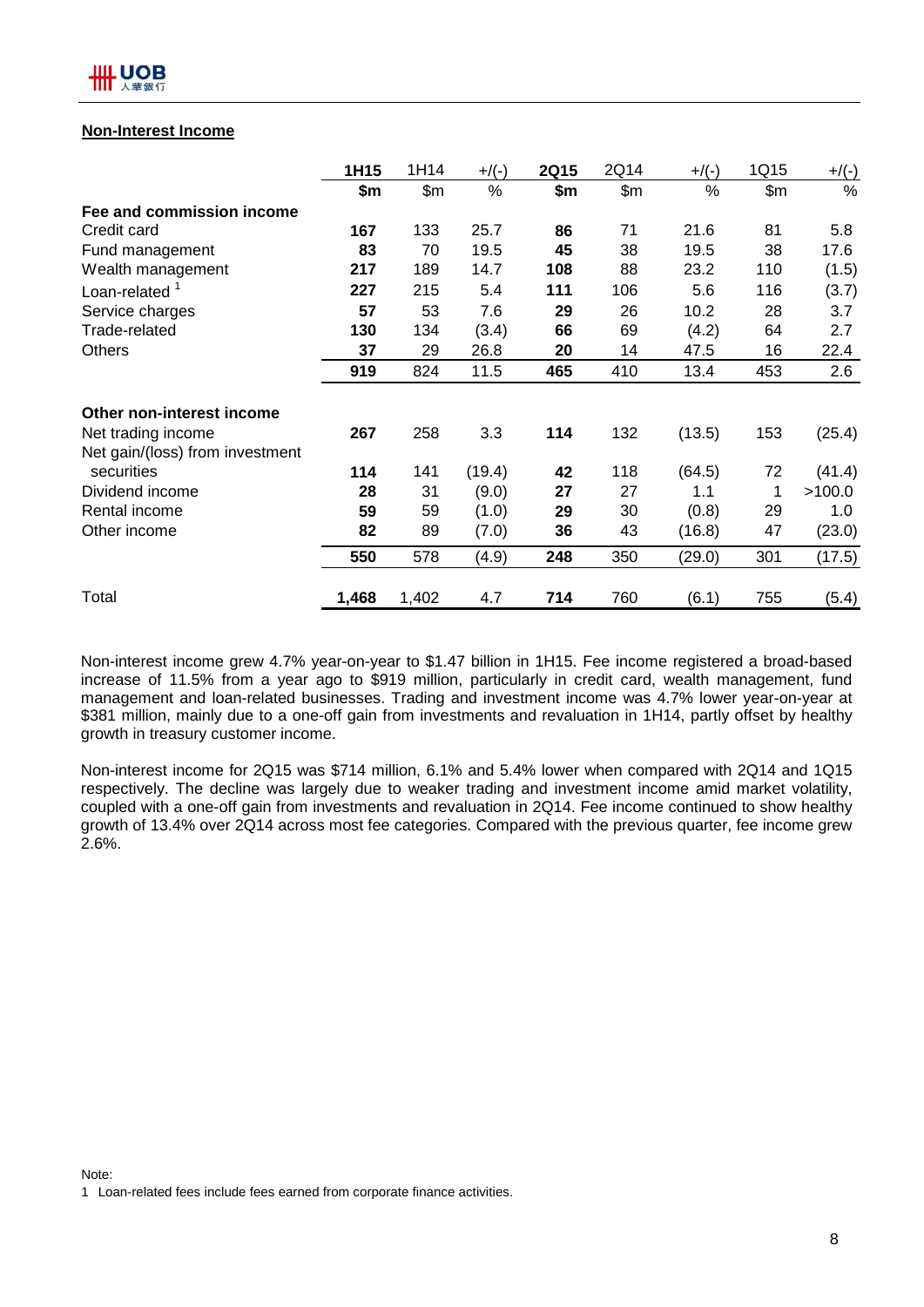## **Operating Expenses**

|                                  | 1H15   | 1H14   | $+$ /(-) | <b>2Q15</b> | 2Q14   | $+$ /(-) | 1Q15   | $+/(-)$ |
|----------------------------------|--------|--------|----------|-------------|--------|----------|--------|---------|
|                                  | \$m\$  | \$m    | %        | \$m         | \$m\$  | $\%$     | \$m    | $\%$    |
| <b>Staff costs</b>               | 1,014  | 911    | 11.3     | 517         | 456    | 13.4     | 496    | 4.3     |
| Other operating expenses         |        |        |          |             |        |          |        |         |
| Revenue-related                  | 356    | 322    | 10.4     | 177         | 171    | 3.2      | 179    | (1.2)   |
| Occupancy-related                | 152    | 147    | 3.9      | 77          | 75     | 3.4      | 75     | 3.1     |
| <b>IT-related</b>                | 123    | 89     | 37.9     | 60          | 46     | 30.9     | 63     | (4.8)   |
| <b>Others</b>                    | 85     | 74     | 14.8     | 45          | 39     | 16.8     | 39     | 15.2    |
|                                  | 715    | 631    | 13.3     | 359         | 331    | 8.7      | 356    | 0.9     |
| Total                            | 1,729  | 1,542  | 12.1     | 877         | 787    | 11.4     | 852    | 2.8     |
|                                  |        |        |          |             |        |          |        |         |
| Of which, depreciation of assets | 89     | 71     | 25.1     | 45          | 36     | 24.5     | 44     | 1.8     |
| Manpower (number)                | 25,134 | 24,595 | 539      | 25,134      | 24,595 | 539      | 25,321 | (187)   |

Total expenses increased 12.1% year-on-year to \$1.73 billion on higher staff costs, revenue and IT-related expenses as the Group continued to invest in talent and technology infrastructure to support the growing franchise. Expense-to-income was higher at 44.5% in 1H15 when compared with 42.4% a year ago.

Compared with 2Q14, total expenses increased 11.4% to \$877 million mainly due to higher staff costs and ITrelated expenses to support franchise growth. Total expenses were 2.8% higher quarter-on-quarter.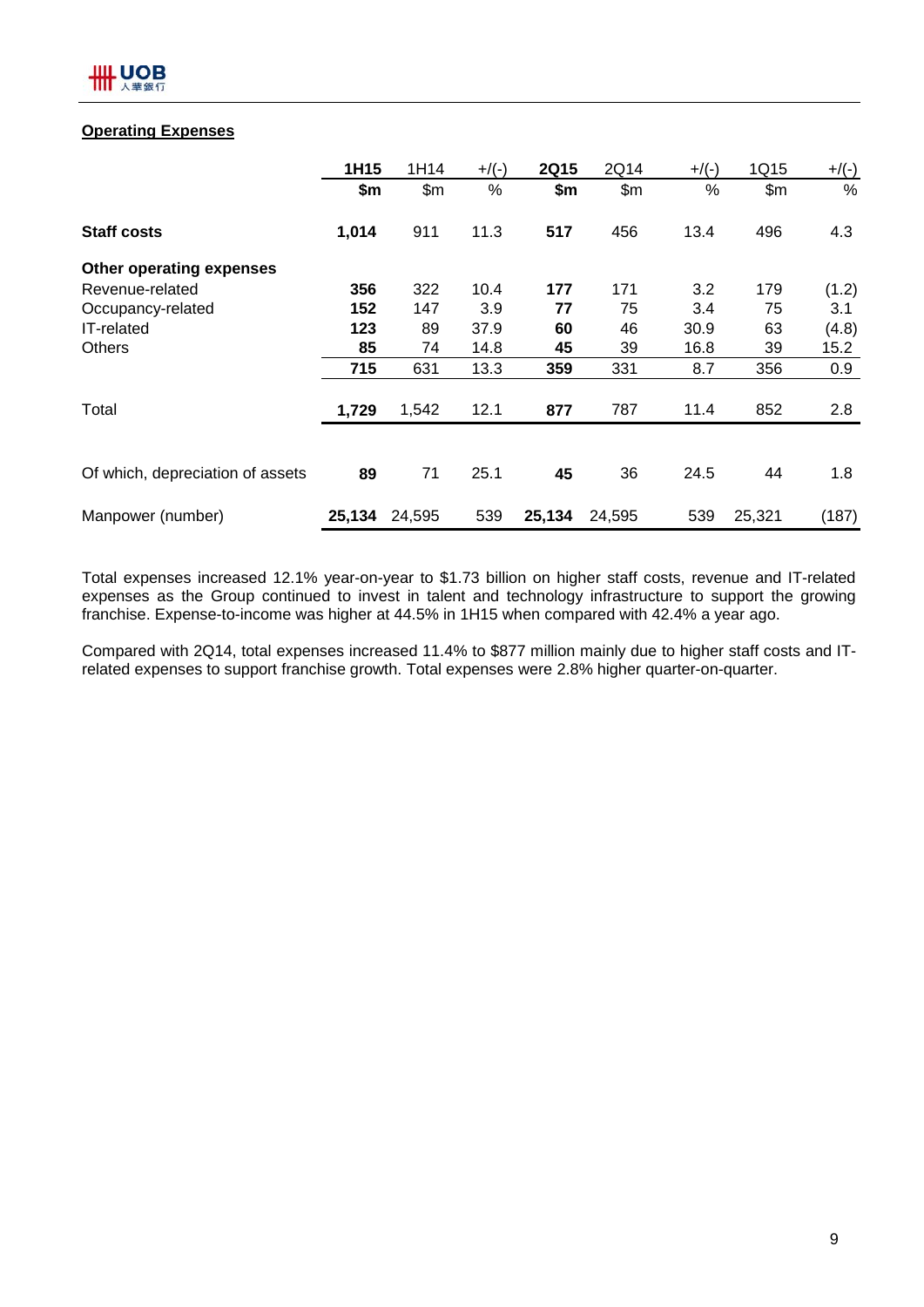## **Allowances for credit and other losses**

|                                | 1H15 | 1H14 | $+$ /(-) | <b>2Q15</b> | 2Q14  | $+$ /(-) | 1Q15            | $+/(-)$  |
|--------------------------------|------|------|----------|-------------|-------|----------|-----------------|----------|
|                                | \$m  | \$m  | %        | \$m\$       | \$m\$ | %        | \$m             | $\%$     |
| Specific allowances on loans 1 |      |      |          |             |       |          |                 |          |
| Singapore                      | 54   | 12   | >100.0   | 38          | 18    | >100.0   | 15              | >100.0   |
| Malaysia                       | 22   | 12   | 85.5     | 8           | 6     | 32.7     | 13              | (36.2)   |
| Thailand                       | 37   | 35   | 5.1      | 18          | 41    | (56.5)   | 19              | (4.5)    |
| Indonesia                      | 80   | 24   | >100.0   | 68          | 19    | >100.0   | 12 <sub>2</sub> | >100.0   |
| Greater China <sup>2</sup>     | 16   | 4    | >100.0   | 16          | 4     | >100.0   | 0               | >100.0   |
| <b>Others</b>                  | 12   | 4    | >100.0   | 11          | 4     | >100.0   | 1               | >100.0   |
|                                | 221  | 91   | >100.0   | 160         | 93    | 71.4     | 61              | >100.0   |
| <b>Specific allowances on</b>  |      |      |          |             |       |          |                 |          |
| securities and others          | 50   | 33   | 51.9     | 16          | (2)   | >100.0   | 34              | (52.7)   |
| <b>General allowances</b>      | 51   | 183  | (72.2)   | (23)        | 59    | (>100.0) | 74              | (>100.0) |
| Total                          | 321  | 307  | 4.7      | 152         | 150   | 1.7      | 169             | (10.0)   |

Total allowances increased 4.7% from a year ago to \$321 million in 1H15 with total loan charge-off rate maintained at 32 basis points. Specific allowances on loans were higher at \$221 million mainly from Singapore, Indonesia and Greater China. General allowances declined from \$183 million to \$51 million in 1H15.

Total allowances were little changed as compared to 1Q14 and 10.0% lower over 1Q15 to \$152 million in 2Q15. The decline over 1Q15 was due to the write-back of general allowances relating to debt securities. Specific allowances on loans were higher over the comparative quarters as additional allowances were provided mainly for legacy non-performing loans in Singapore, Indonesia and Greater China.

Notes:

<sup>1</sup> Specific allowances on loans by geography is classified according to where credit risks reside, largely represented by the borrower's country of incorporation/operation (for non-individuals) and residence (for individuals).

<sup>2</sup> Comprise China, Hong Kong and Taiwan.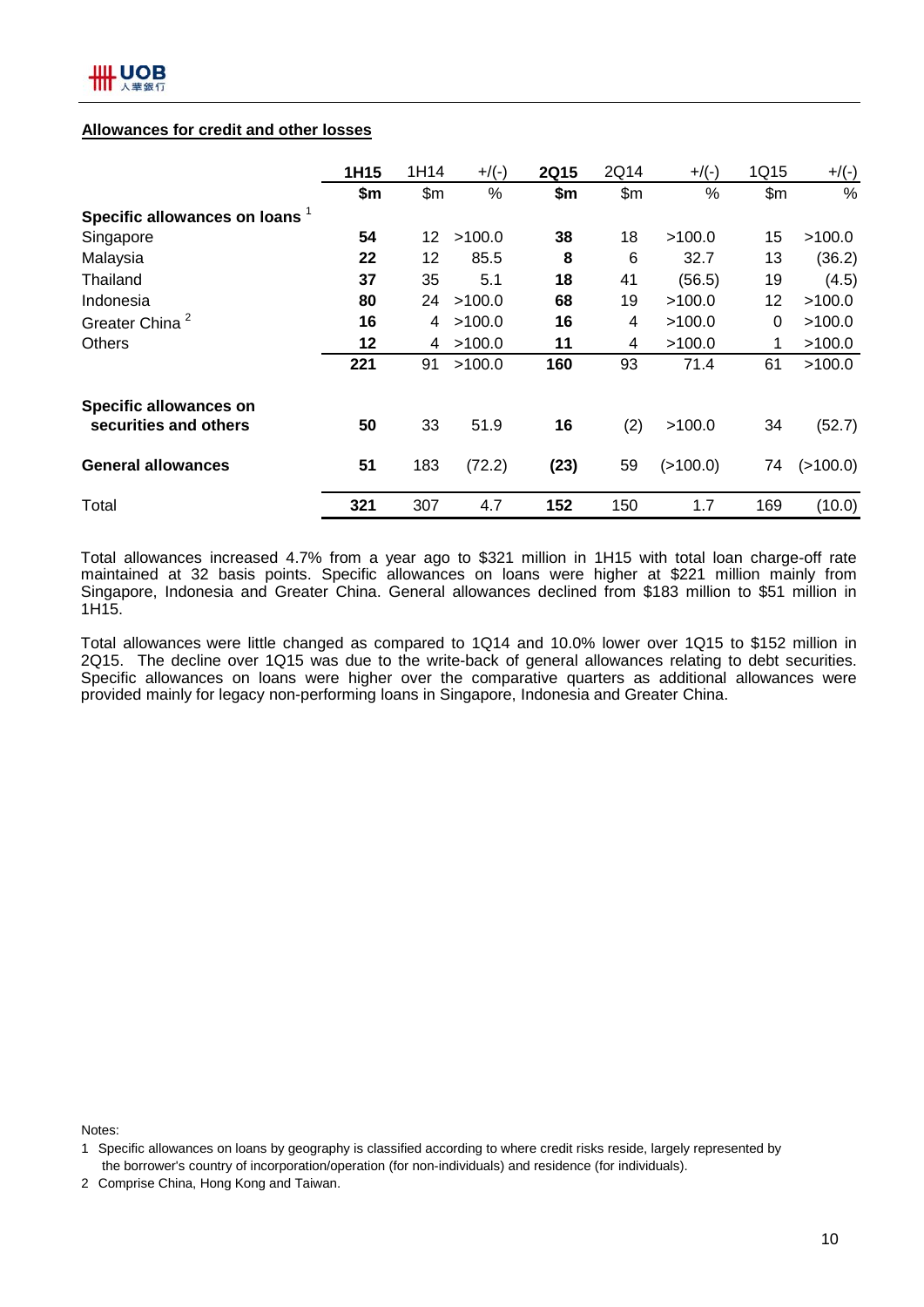## .UOB

## **Customer Loans**

|                                       | <b>Jun-15</b> | Mar-15  | Dec-14  | $Jun-14$ |
|---------------------------------------|---------------|---------|---------|----------|
|                                       | \$m           | \$m\$   | \$m\$   | \$m      |
| Gross customer loans                  | 202,406       | 203,324 | 199,343 | 193,140  |
| Less: Specific allowances             | 747           | 699     | 657     | 834      |
| General allowances                    | 2,862         | 2,890   | 2,783   | 2,611    |
| Net customer loans                    | 198,798       | 199,735 | 195,903 | 189,695  |
| By industry $1$                       |               |         |         |          |
| Transport, storage and communication  | 9,590         | 10,185  | 10,014  | 9,219    |
| Building and construction             | 40,648        | 39,765  | 38,672  | 36,007   |
| Manufacturing                         | 17,164        | 17,080  | 17,139  | 16,936   |
| <b>Financial institutions</b>         | 15,834        | 16,792  | 16,039  | 19,408   |
| General commerce                      | 27,550        | 27,494  | 27,119  | 25,098   |
| Professionals and private individuals | 25,829        | 26,184  | 26,008  | 25,369   |
| Housing loans                         | 55,295        | 55,830  | 54,711  | 52,800   |
| <b>Others</b>                         | 10,497        | 9,992   | 9,641   | 8,304    |
| Total (gross)                         | 202,406       | 203,324 | 199,343 | 193,140  |
| <b>By currency</b>                    |               |         |         |          |
| Singapore dollar                      | 107,614       | 108,158 | 106,785 | 105,765  |
| US dollar                             | 33,568        | 34,026  | 33,471  | 30,290   |
| Malaysian ringgit                     | 23,352        | 24,138  | 24,364  | 24,373   |
| Thai baht                             | 10,501        | 10,851  | 10,155  | 9,447    |
| Indonesian rupiah                     | 4,567         | 4,730   | 4,777   | 4,547    |
| Others                                | 22,805        | 21,421  | 19,791  | 18,718   |
| Total (gross)                         | 202,406       | 203,324 | 199,343 | 193,140  |
| <b>By maturity</b>                    |               |         |         |          |
| Within 1 year                         | 71,567        | 69,463  | 66,066  | 65,812   |
| Over 1 year but within 3 years        | 37,200        | 37,428  | 39,220  | 37,864   |
| Over 3 years but within 5 years       | 23,171        | 24,690  | 24,341  | 21,531   |
| Over 5 years                          | 70,469        | 71,743  | 69,715  | 67,932   |
| Total (gross)                         | 202,406       | 203,324 | 199,343 | 193,140  |
| By geography $2$                      |               |         |         |          |
| Singapore                             | 115,024       | 114,467 | 109,700 | 112,017  |
| Malaysia                              | 25,325        | 25,909  | 25,768  | 25,702   |
| Thailand                              | 11,003        | 11,399  | 10,836  | 10,052   |
| Indonesia                             | 10,829        | 10,975  | 11,100  | 10,402   |
| <b>Greater China</b>                  | 23,915        | 24,263  | 25,308  | 18,959   |
| <b>Others</b>                         | 16,310        | 16,310  | 16,631  | 16,007   |
| Total (gross)                         | 202,406       | 203,324 | 199,343 | 193,140  |

Gross customer loans grew 4.8% year-on-year to \$202 billion as at 30 June 2015. Loan growth was broad based across most industries and territories. Compared with the previous quarter, gross customer loans decreased marginally by 0.5% mainly due to regional currency depreciation. In constant currency terms, the underlying loan growth was 1%.

In Singapore, customer loans grew steadily by 2.7% and 0.5% over 2Q14 and 1Q15 respectively to \$115 billion as at 30 June 2015. Regional countries continued to contribute a strong growth of 9.1% year-onyear mainly from Greater China and Thailand.

Notes:

<sup>1</sup> In 2Q15, some loans to investment holding companies were reclassified in order to more accurately align to Singapore Standard Industrial Classification (SSIC) guidelines. Prior period comparatives were restated accordingly.

<sup>2</sup> Loans by geography is classified according to where credit risks reside, largely represented by the borrower's country of incorporation/operation (for non-individuals) and residence (for individuals).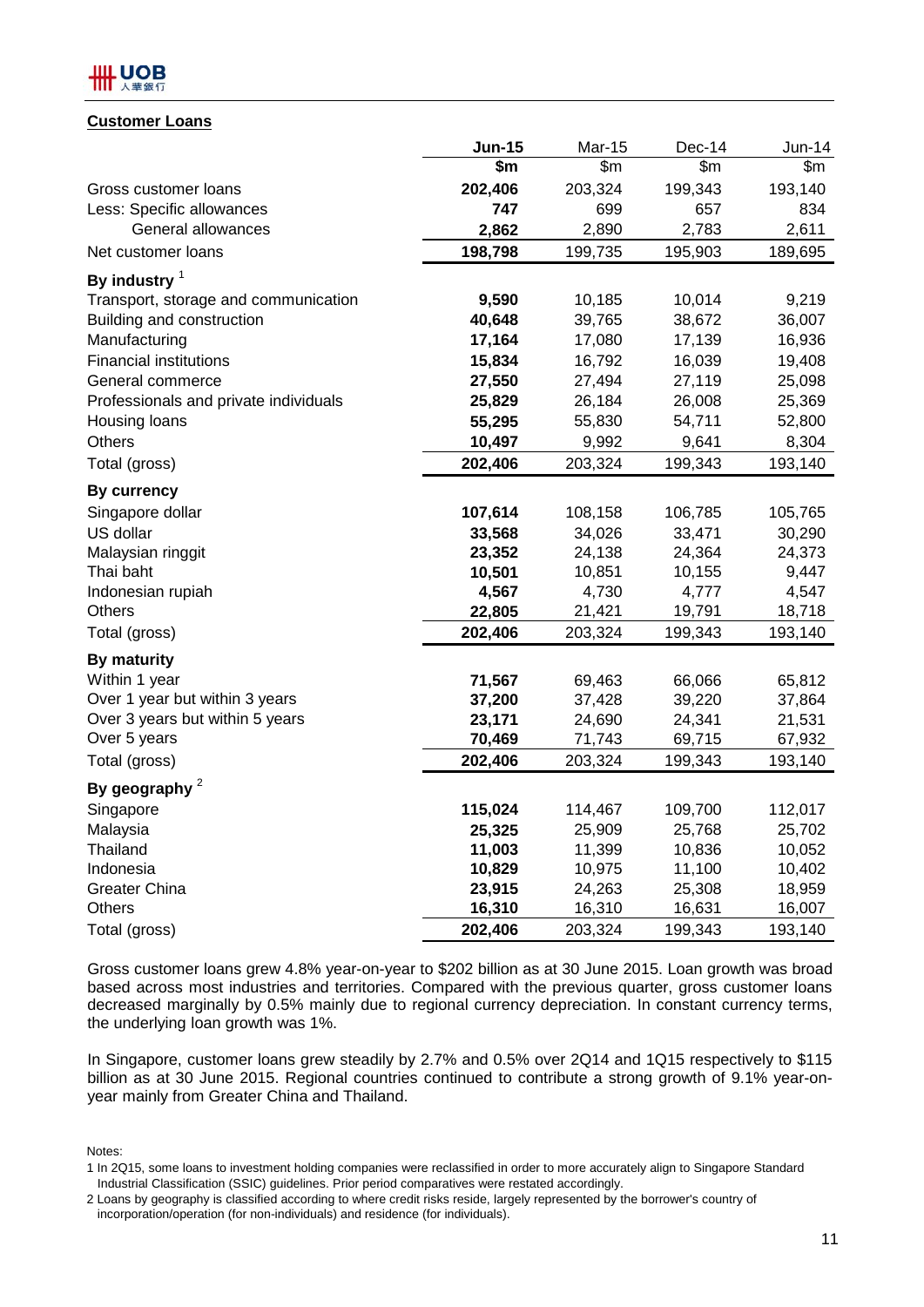

## **Non-Performing Assets**

|                               | <b>Jun-15</b> | Mar-15 | Dec-14 | Jun-14 |
|-------------------------------|---------------|--------|--------|--------|
|                               | \$m           | \$m\$  | \$m\$  | \$m\$  |
| Loans ("NPL")                 | 2,504         | 2,442  | 2,358  | 2,309  |
| Debt securities and others    | 201           | 250    | 230    | 231    |
| Non-Performing Assets ("NPA") | 2,705         | 2,692  | 2,588  | 2,540  |
| By grading                    |               |        |        |        |
| Substandard                   | 1,853         | 1,900  | 1,855  | 1,429  |
| Doubtful                      | 204           | 187    | 197    | 541    |
| Loss                          | 648           | 605    | 536    | 570    |
| Total                         | 2,705         | 2,692  | 2,588  | 2,540  |
| By security coverage          |               |        |        |        |
| Secured                       | 1,455         | 1,464  | 1,387  | 1,211  |
| Unsecured                     | 1,250         | 1,228  | 1,201  | 1,329  |
| Total                         | 2,705         | 2,692  | 2,588  | 2,540  |
| <b>By ageing</b>              |               |        |        |        |
| Current                       | 416           | 494    | 536    | 321    |
| Within 90 days                | 190           | 189    | 152    | 215    |
| Over 90 to 180 days           | 475           | 270    | 319    | 464    |
| Over 180 days                 | 1,624         | 1,739  | 1,581  | 1,540  |
| Total                         | 2,705         | 2,692  | 2,588  | 2,540  |
| <b>Total Allowances</b>       |               |        |        |        |
| Specific                      | 922           | 873    | 819    | 977    |
| General                       | 2,962         | 3,017  | 2,910  | 2,738  |
| Total                         | 3,884         | 3,890  | 3,729  | 3,715  |
| As a % of NPA                 | 143.6%        | 144.5% | 144.1% | 146.3% |
| As a % of unsecured NPA       | 310.7%        | 316.8% | 310.5% | 279.5% |

|                                       |            | <b>NPL</b> |            | <b>NPL</b> |            | <b>NPL</b> |            | <b>NPL</b> |
|---------------------------------------|------------|------------|------------|------------|------------|------------|------------|------------|
|                                       | <b>NPL</b> | ratio      | <b>NPL</b> | ratio      | <b>NPL</b> | ratio      | <b>NPL</b> | ratio      |
|                                       | \$m\$      | %          | \$m        | %          | \$m\$      | %          | \$m\$      | $\%$       |
| NPL by industry $1$                   |            |            |            |            |            |            |            |            |
| Transport, storage and communication  | 773        | 8.1        | 757        | 7.4        | 714        | 7.1        | 833        | 9.0        |
| Building and construction             | 223        | 0.5        | 221        | 0.6        | 226        | 0.6        | 143        | 0.4        |
| Manufacturing                         | 262        | 1.5        | 301        | 1.8        | 280        | 1.6        | 262        | 1.5        |
| <b>Financial institutions</b>         | 112        | 0.7        | 108        | 0.6        | 109        | 0.7        | 109        | 0.6        |
| General commerce                      | 280        | 1.0        | 273        | 1.0        | 265        | 1.0        | 300        | 1.2        |
| Professionals and private individuals | 252        | 1.0        | 229        | 0.9        | 209        | 0.8        | 176        | 0.7        |
| Housing loans                         | 541        | 1.0        | 501        | 0.9        | 507        | 0.9        | 447        | 0.8        |
| <b>Others</b>                         | 61         | 0.6        | 52         | 0.5        | 48         | 0.5        | 39         | 0.5        |
| Total                                 | 2,504      | 1.2        | 2,442      | 1.2        | 2,358      | 1.2        | 2,309      | 1.2        |

Note:

1 In 2Q15, some loans to investment holding companies were reclassified in order to more accurately align to Singapore Standard Industrial Classification (SSIC) guidelines. Prior period comparatives were restated accordingly.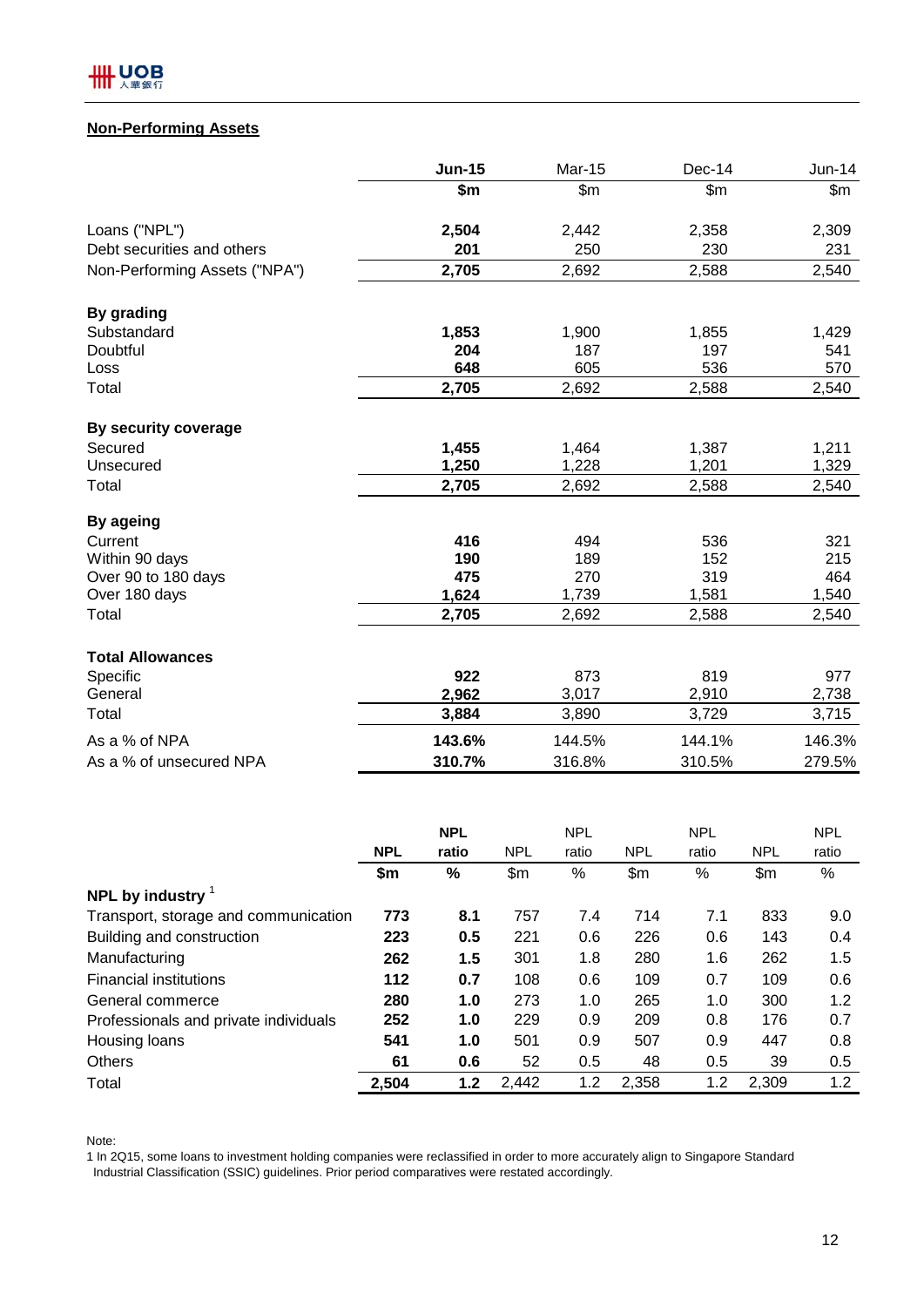

#### **Non-Performing Assets** *(cont'd)*

|                      |            |            | <b>Total allowances</b> |               |  |
|----------------------|------------|------------|-------------------------|---------------|--|
|                      |            | <b>NPL</b> | as a % of               | as a % of     |  |
|                      | <b>NPL</b> | ratio      | <b>NPL</b>              | unsecured NPL |  |
| NPL by geography $1$ | \$m        | $\%$       | $\%$                    | $\%$          |  |
| Singapore            |            |            |                         |               |  |
| <b>Jun-15</b>        | 931        | 0.8        | 253.4                   | 776.0         |  |
| Mar-15               | 922        | 0.8        | 246.2                   | 807.8         |  |
| Dec-14               | 864        | 0.8        | 249.9                   | 817.8         |  |
| Jun-14               | 532        | 0.5        | 381.2                   | 1,084.5       |  |
| Malaysia             |            |            |                         |               |  |
| <b>Jun-15</b>        | 423        | 1.7        | 117.7                   | 433.0         |  |
| Mar-15               | 388        | 1.5        | 135.1                   | 467.9         |  |
| Dec-14               | 386        | 1.5        | 135.0                   | 505.8         |  |
| Jun-14               | 419        | 1.6        | 122.9                   | 396.2         |  |
| Thailand             |            |            |                         |               |  |
| <b>Jun-15</b>        | 289        | 2.6        | 114.9                   | 235.5         |  |
| Mar-15               | 292        | 2.6        | 119.2                   | 236.7         |  |
| Dec-14               | 267        | 2.5        | 121.3                   | 241.8         |  |
| <b>Jun-14</b>        | 256        | 2.5        | 119.9                   | 220.9         |  |
| Indonesia            |            |            |                         |               |  |
| <b>Jun-15</b>        | 335        | 3.1        | 46.9                    | 130.8         |  |
| <b>Mar-15</b>        | 313        | 2.9        | 57.5                    | 195.7         |  |
| Dec-14               | 298        | 2.7        | 55.4                    | 150.0         |  |
| Jun-14               | 244        | 2.3        | 61.9                    | 162.4         |  |
| <b>Greater China</b> |            |            |                         |               |  |
| <b>Jun-15</b>        | 149        | 0.6        | 98.0                    | 153.7         |  |
| Mar-15               | 127        | 0.5        | 109.4                   | 213.8         |  |
| Dec-14               | 124        | 0.5        | 109.7                   | 191.5         |  |
| Jun-14               | 120        | 0.6        | 106.7                   | 196.9         |  |
| Others               |            |            |                         |               |  |
| <b>Jun-15</b>        | 377        | 2.3        | 31.0                    | 41.1          |  |
| <b>Mar-15</b>        | 400        | 2.5        | 32.0                    | 43.7          |  |
| Dec-14               | 419        | 2.5        | 32.2                    | 45.0          |  |
| Jun-14               | 738        | 4.6        | 42.8                    | 61.4          |  |
| <b>Group NPL</b>     |            |            |                         |               |  |
| <b>Jun-15</b>        | 2,504      | 1.2        | 144.1                   | 340.5         |  |
| <b>Mar-15</b>        | 2,442      | 1.2        | 147.0                   | 362.5         |  |
| Dec-14               | 2,358      | 1.2        | 145.9                   | 350.3         |  |
| Jun-14               | 2,309      | 1.2        | 149.2                   | 305.1         |  |

The Group's asset quality remained healthy. NPL ratio was stable at 1.2% with NPL coverage stayed strong at 144.1%.

Group NPL increased by 8.4% over a year ago to \$2.50 billion, primarily due to a few large NPL accounts in Singapore, Thailand and Indonesia. Compared with 1Q15, NPL increased 2.5% mainly due to several isolated housing and term loans which were well collaterised with minimum specific allowances.

The Group continued to maintain strong general allowances coverage ratio of 1.4% on the loan portfolio.

Note:

<sup>1</sup> Non-performing loans by geography is classified according to where credit risks reside, largely represented by the borrower's country of incorporation/operation (for non-individuals) and residence (for individuals).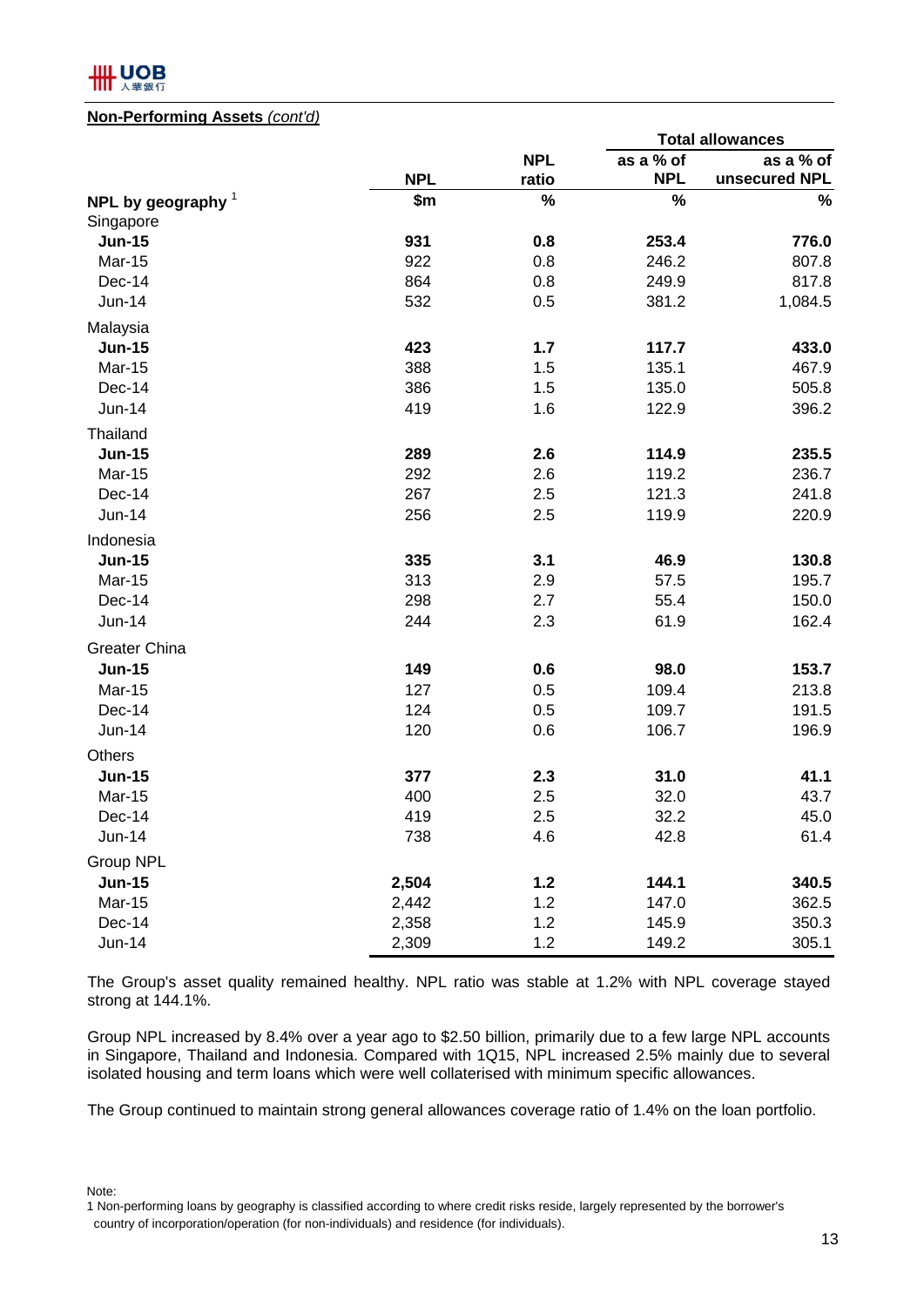## **HH UOB**

## **Customer Deposits**

|                                         | <b>Jun-15</b> | <b>Mar-15</b> | Dec-14  | $Jun-14$ |
|-----------------------------------------|---------------|---------------|---------|----------|
|                                         | \$m           | \$m           | \$m     | \$m      |
| By product                              |               |               |         |          |
| <b>Fixed deposits</b>                   | 133,995       | 133,259       | 129,787 | 119,416  |
| Savings deposits                        | 53,765        | 53,362        | 51,654  | 48,971   |
| <b>Current accounts</b>                 | 46,970        | 45,253        | 45,482  | 40,740   |
| <b>Others</b>                           | 6,755         | 7,536         | 6,827   | 7,001    |
| Total                                   | 241,485       | 239,410       | 233,750 | 216,128  |
| <b>By maturity</b>                      |               |               |         |          |
| Within 1 year                           | 234,455       | 232,225       | 226,593 | 207,837  |
| Over 1 year but within 3 years          | 5,380         | 5,625         | 5,521   | 7,069    |
| Over 3 years but within 5 years         | 508           | 494           | 646     | 325      |
| Over 5 years                            | 1,142         | 1,066         | 989     | 897      |
| Total                                   | 241,485       | 239,410       | 233,750 | 216,128  |
| By currency                             |               |               |         |          |
| Singapore dollar                        | 114,691       | 112,193       | 112,608 | 105,701  |
| US dollar                               | 60,590        | 58,267        | 49,068  | 42,639   |
| Malaysian ringgit                       | 26,047        | 26,990        | 27,199  | 26,797   |
| Thai baht                               | 10,655        | 11,536        | 10,970  | 9,116    |
| Indonesian rupiah                       | 4,718         | 4,861         | 4,822   | 4,473    |
| <b>Others</b>                           | 24,784        | 25,564        | 29,082  | 27,401   |
| Total                                   | 241,485       | 239,410       | 233,750 | 216,128  |
| Group Loan/Deposit ratio (%)            | 82.3          | 83.4          | 83.8    | 87.8     |
| Singapore dollar Loan/Deposit ratio (%) | 91.9          | 94.5          | 93.0    | 98.2     |
|                                         |               |               |         |          |
| US dollar Loan/Deposit ratio (%)        | 54.9          | 58.0          | 67.7    | 70.5     |

Customer deposits rose 11.7% from a year ago to \$241 billion, led by Singapore dollar and US dollar deposits. Compared with 1Q15, customer deposits grew by 0.9% mainly from current accounts and savings accounts balances.

As at 30 June 2015, Group's loan-to-deposit ratio and SGD loan-to-deposit ratio stayed healthy at 82.3% and 91.9% respectively.

## **Debts Issued (Unsecured)**

|                               | <b>Jun-15</b> | <b>Mar-15</b> | $Dec-14$ | $Jun-14$ |
|-------------------------------|---------------|---------------|----------|----------|
|                               | \$m           | \$m           | \$m      | \$m      |
| Subordinated debts            | 4,834         | 4.520         | 4.640    | 6,836    |
| Commercial papers             | 6,609         | 7,686         | 10,502   | 12,019   |
| Fixed and floating rate notes | 3,593         | 4,119         | 4,211    | 3,152    |
| <b>Others</b>                 | 1,799         | 2,371         | 1,601    | 2,053    |
| Total                         | 16,834        | 18,696        | 20,953   | 24,060   |
|                               |               |               |          |          |
| Due within 1 year             | 7,993         | 9,832         | 12,393   | 14,650   |
| Due after 1 year              | 8,840         | 8,864         | 8,560    | 9,409    |
| Total                         | 16,834        | 18,696        | 20,953   | 24,060   |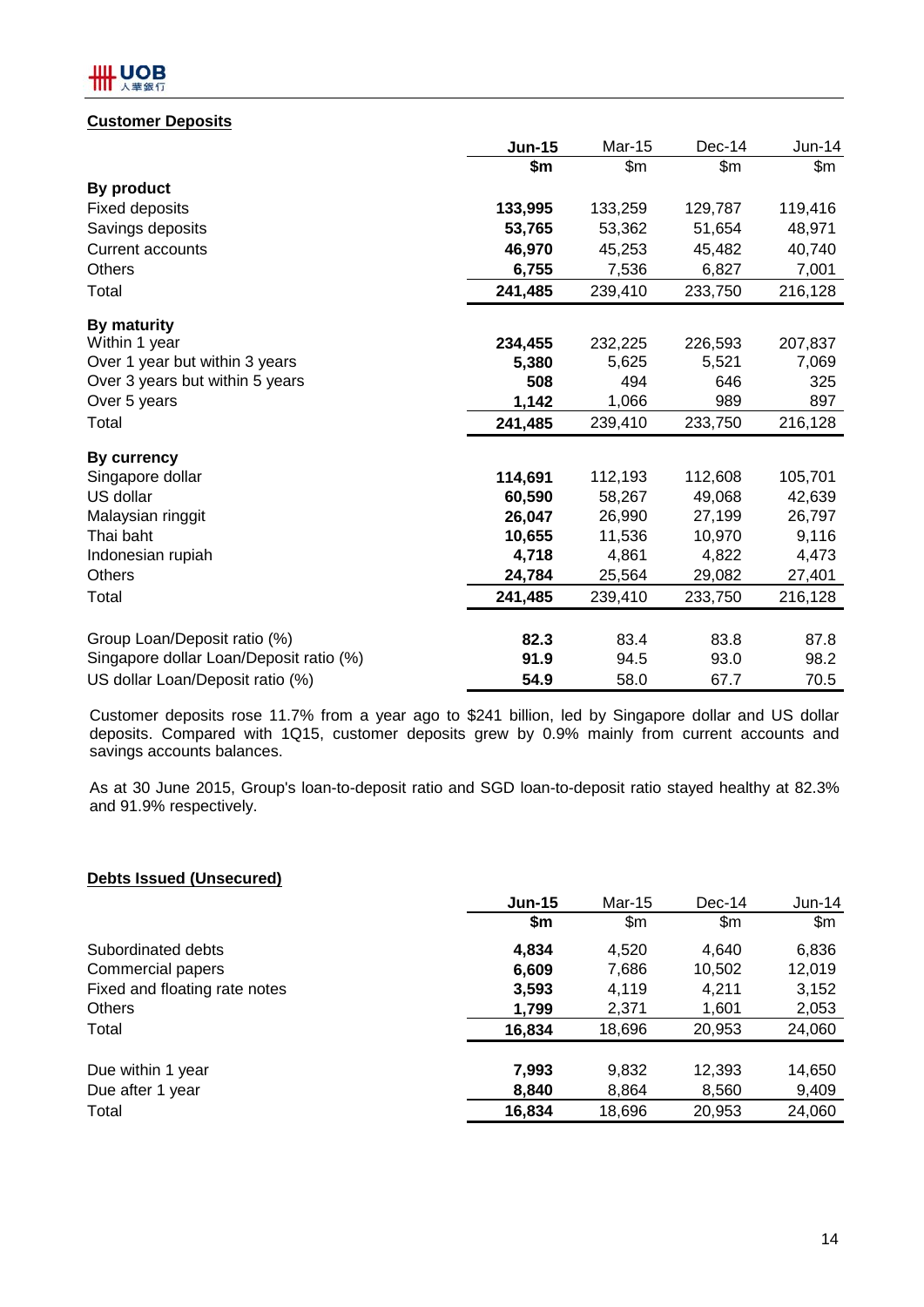## **Shareholders' Equity**

|                                                    | <b>Jun-15</b> | Mar-15 | $Dec-14$ | Jun-14 |
|----------------------------------------------------|---------------|--------|----------|--------|
|                                                    | \$m           | \$m    | \$m      | \$m    |
| Shareholders' equity                               | 30,548        | 30.830 | 29.569   | 28,091 |
| Add: Revaluation surplus                           | 4.220         | 4.234  | 4.224    | 4.181  |
| Shareholders' equity including revaluation surplus | 34,768        | 35.064 | 33.793   | 32.273 |

Shareholders' equity was \$30.5 billion as at 30 June 2015, up 8.7% from a year ago. The increase was largely led by higher net profits and improved valuations on the available-for-sale investments. Compared with 1Q15, shareholders' equity was 0.9% lower due to final dividends paid.

As at 30 June 2015, revaluation surplus of \$4.22 billion relates to Group's properties, are not recognised in the financial statements.

## **Changes in Issued Shares of the Bank**

|                                             | <b>Number of shares</b> |           |             |           |  |  |
|---------------------------------------------|-------------------------|-----------|-------------|-----------|--|--|
|                                             | 1H15                    | 1H14      | <b>2Q15</b> | 2Q14      |  |  |
|                                             | '000                    | '000      | '000        | '000      |  |  |
| <b>Ordinary shares</b>                      |                         |           |             |           |  |  |
| Balance at beginning of period              | 1,614,544               | 1,590,494 | 1,614,544   | 1,590,494 |  |  |
| Issue of shares under scrip dividend scheme |                         | 24,050    |             | 24,050    |  |  |
| Balance at end of period                    | 1,614,544               | 1,614,544 | 1,614,544   | 1,614,544 |  |  |
| <b>Treasury shares</b>                      |                         |           |             |           |  |  |
| Balance at beginning of period              | (11, 857)               | (14,069)  | (12, 280)   | (13, 878) |  |  |
| Share buyback - held in treasury            | (812)                   |           | (216)       |           |  |  |
| Issue of shares under share-based           |                         |           |             |           |  |  |
| compensation plans                          | 398                     | 706       | 225         | 515       |  |  |
| Balance at end of period                    | (12, 271)               | (13, 363) | (12, 271)   | (13, 363) |  |  |
|                                             |                         |           |             |           |  |  |
| Ordinary shares net of treasury shares      | 1,602,273               | 1,601,181 | 1,602,273   | 1,601,181 |  |  |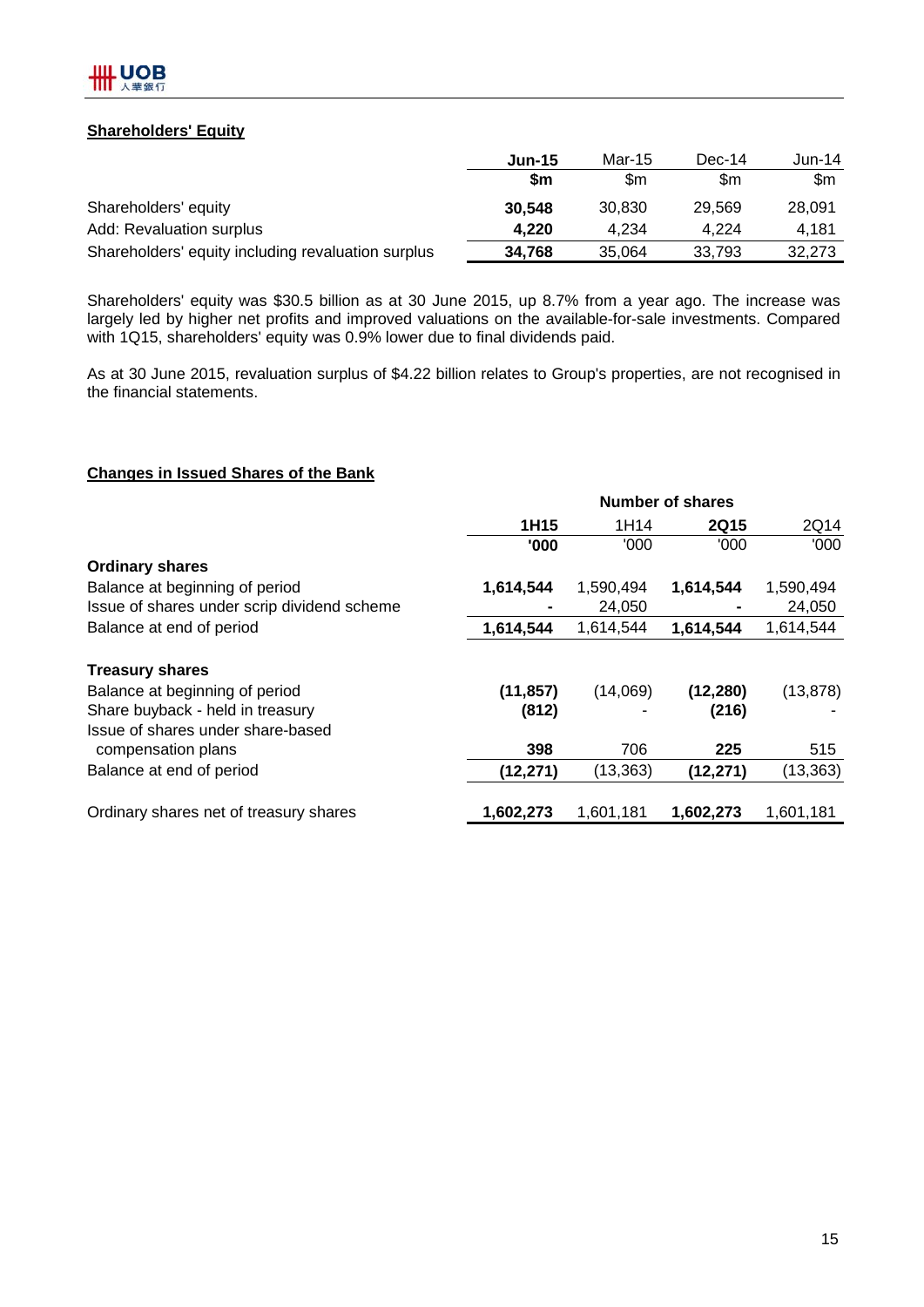

#### **Performance by Operating Segment**

The Group is organised to be segment-led across key markets. Global segment heads are responsible for driving business, with decision-making balanced with a geographical perspective. For internal management purposes, the following segments represent the key customer segments and business activities:

#### **Group Retail ("GR")**

GR segment covers Consumer, Privilege, Business and Private Banking. Consumer Banking serves the individual customers, while Business Banking serves small enterprises with a wide range of products and services, including deposits, loans, investments, credit and debit cards and insurance products. Privilege Banking provides an extended range of financial services, including wealth management, and restricted products such as structured notes, funds of hedge funds, and insurance plans to the wealthy and affluent customers. Private Banking caters to the high net worth individuals and accredited investors, offering financial and portfolio planning, including investment management, asset management and estate planning.

Segment profit increased 7.6% to \$655 million in 1H15, mainly driven by higher net interest income as well as higher non-interest income from wealth management and credit card products. The increase was partly offset by higher business volume-related operating expenses.

#### **Group Wholesale Banking ("GWB")**

GWB segment encompasses Commercial Banking, Corporate Banking and Financial Institutions client segments as well as Transaction Banking, Structured Trade Commodities Finance, Investment Banking and Specialised Asset Finance. Commercial Banking serves medium and large enterprises, while Corporate Banking includes large local corporations, multi-national corporations and government-linked companies and agencies. Financial Institutions include bank and non-bank financial institutions, including insurance companies, fund managers and sovereign wealth funds. GWB provides customers with a broad range of products and services that include cash management and liquidity solutions; payments, current accounts, and deposit services; trade finance and structure finance solutions; working capital and term lending, and specialised asset finance. Investment Banking provides corporate finance services that include lead managing and underwriting equity offerings and corporate advisory M&A services. Debt Capital Markets specialises in solution-based structures to meet clients' financing requirements in structuring, underwriting and arranging syndicated loans for general corporate needs, leveraged buy-outs, project and structured finance, and underwriting and lead managing bond issues.

Segment profit grew 5.2% to \$1.12 billion in 1H15, driven by net interest income and increased cross-sell income from global markets products and transaction banking. Revenue growth was partly offset by higher allowances and higher operating expenses. Increased operating expenses primarily resulted from the continued investment in product capabilities and hiring of new talents as the business expanded regionally.

#### **Global Markets and Investment Management ("GMIM")**

GMIM segment provides a comprehensive range of global markets products and services, including foreign exchange, money market, fixed income, derivatives, margin trading, futures broking, precious metals products, as well as an array of structured products. It is a dominant player in Singapore dollar instruments as well as a provider of banknote services in the region. It also engages in asset management, proprietary investment activities and management of excess liquidity and capital funds. Income from global markets products and services offered to customers of other operating segments, such as Group Retail and Group Wholesale Banking, is reflected in the respective customer segments.

Segment profit decreased 45.6% to \$155 million in 1H15, mainly attributed to one-off gain on investment securities in prior year as well as lower income from market making activities in 1H15.

#### **Others**

Others include property-related activities, insurance businesses and income and expenses not attributable to other operating segments mentioned above.

Other segment recorded a lower loss of \$52 million in 1H15, mainly due to lower general allowances.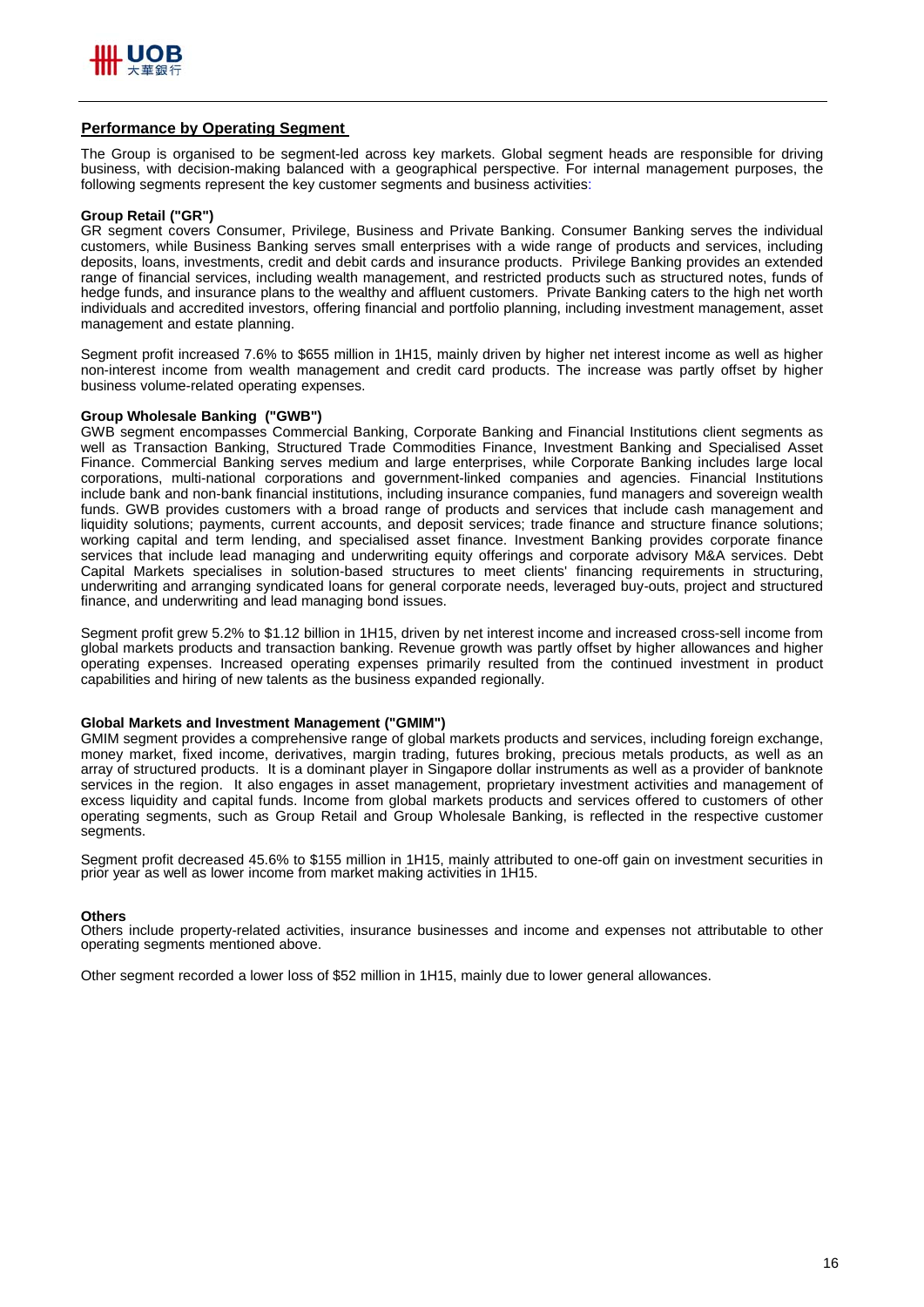

## **Performance by Operating Segment** 1,2 *(cont'd)*

|                                                     | <b>GR</b><br>\$m         | <b>GWB</b><br>$\mathsf{Sm}$ | <b>GMIM</b><br>\$m | <b>Others</b><br>\$m | <b>Elimination</b><br>\$m | <b>Total</b><br>\$m |
|-----------------------------------------------------|--------------------------|-----------------------------|--------------------|----------------------|---------------------------|---------------------|
| 1H15                                                |                          |                             |                    |                      |                           |                     |
| Operating income                                    | 1,633                    | 1,628                       | 379                | 334                  | (92)                      | 3,882               |
| Operating expenses                                  | (882)                    | (365)                       | (227)              | (347)                | 92                        | (1,729)             |
| Allowances for credit and other losses              | (96)                     | (145)                       | (1)                | (79)                 |                           | (321)               |
| Share of profit of associates and<br>joint ventures | ۰                        |                             | 4                  | 40                   |                           | 44                  |
| Profit before tax                                   | 655                      | 1,118                       | 155                | (52)                 | ۰                         | 1,876               |
| Tax                                                 |                          |                             |                    |                      |                           | (306)               |
| Profit for the financial period                     |                          |                             |                    |                      |                           | 1,570               |
| <b>Segment assets</b>                               | 89,594                   | 126,781                     | 90,116             | 2,705                | (4, 341)                  | 304,855             |
| Intangible assets                                   | 1,319                    | 2,090                       | 660                | 74                   |                           | 4,143               |
| Investment in associates and                        |                          |                             |                    |                      |                           |                     |
| joint ventures                                      |                          |                             | 308                | 771                  |                           | 1,079               |
| Total assets                                        | 90,913                   | 128,871                     | 91,084             | 3,550                | (4, 341)                  | 310,077             |
| <b>Segment liabilities</b>                          | 112,392                  | 131,250                     | 30,075             | 10,662               | (5,013)                   | 279,366             |
| <b>Other information</b>                            |                          |                             |                    |                      |                           |                     |
| Inter-segment operating income                      | 213                      | (4)                         | (403)              | 286                  | (92)                      |                     |
| Gross customer loans                                | 89,471                   | 112,432                     | 493                | 10                   |                           | 202,406             |
| Non-performing assets                               | 875                      | 1,725                       | 24                 | 81                   |                           | 2,705               |
| Capital expenditure                                 | 10                       | 10                          | 12                 | 85                   |                           | 117                 |
| Depreciation of assets                              | $6\phantom{1}6$          | $\mathbf{3}$                | $\mathbf{2}$       | 78                   |                           | 89                  |
| 1H14                                                |                          |                             |                    |                      |                           |                     |
| Operating income                                    | 1,463                    | 1,446                       | 512                | 301                  | (86)                      | 3,636               |
| Operating expenses                                  | (791)                    | (331)                       | (193)              | (313)                | 86                        | (1, 542)            |
| Allowances for credit and other losses              | (64)                     | (52)                        | (36)               | (155)                |                           | (307)               |
| Share of profit of associates and<br>joint ventures |                          |                             | $\overline{2}$     | 67                   |                           | 69                  |
| Profit before tax                                   | 609                      | 1,063                       | 285                | (100)                | $\overline{\phantom{0}}$  | 1,857               |
| Tax                                                 |                          |                             |                    |                      |                           | (250)               |
| Profit for the financial period                     |                          |                             |                    |                      |                           | 1,606               |
|                                                     |                          |                             |                    |                      |                           |                     |
| <b>Segment assets</b>                               | 85,804                   | 128,921                     | 78,773             | 1,960                | (3,779)                   | 291,679             |
| Intangible assets                                   | 1,317                    | 2,087                       | 660                | 81                   |                           | 4,145               |
| Investment in associates and<br>joint ventures      | $\overline{\phantom{0}}$ |                             | 305                | 854                  |                           | 1,159               |
| <b>Total assets</b>                                 | 87,121                   | 131,008                     | 79,738             | 2,895                | (3,779)                   | 296,983             |
| <b>Segment liabilities</b>                          | 104,486                  | 89,188                      | 68,931             | 10,492               | (4, 403)                  | 268,694             |
| <b>Other information</b>                            |                          |                             |                    |                      |                           |                     |
| Inter-segment operating income                      | 155                      | (171)                       | (176)              | 278                  | (86)                      |                     |
| Gross customer loans                                | 85,643                   | 107,288                     | 195                | 14                   |                           | 193,140             |
| Non-performing assets                               | 708                      | 1,746                       | 6                  | 80                   |                           | 2,540               |
| Capital expenditure                                 | 8                        | 2                           | 8                  | 114                  |                           | 132                 |
| Depreciation of assets                              | 5                        | $\overline{2}$              | $\overline{c}$     | 62                   |                           | 71                  |

Notes:

1 Transfer prices between operating segments are on arm's length basis in a manner similar to transactions with third parties.

2 Long Term Investment has been reclassified from Others to GMIM and prior period comparatives have been restated accordingly.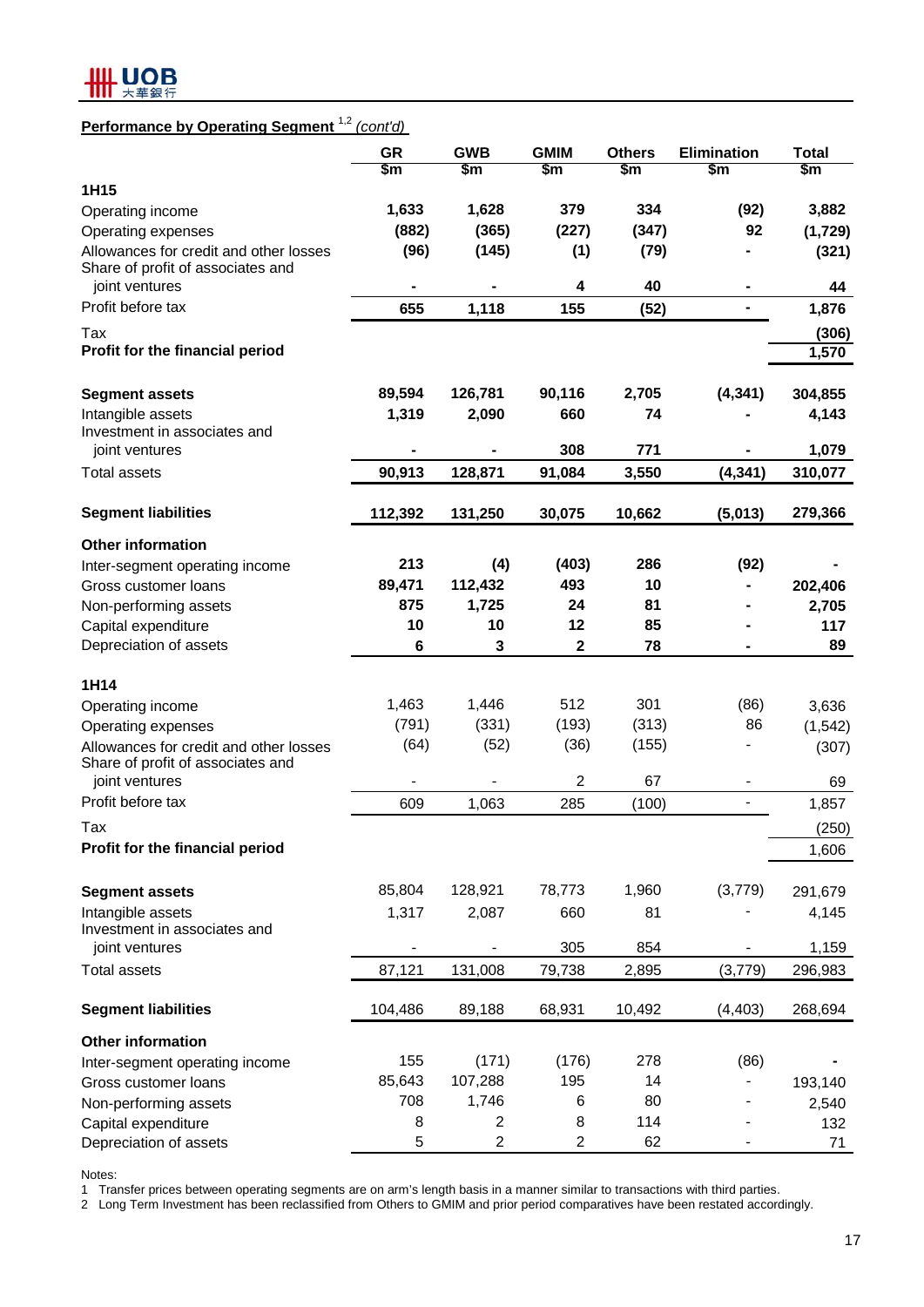## **Performance by Geographical Segment** <sup>1</sup>

|                               | 1H15  | 1H14  | <b>2Q15</b> | 2Q14  | 1Q15  |
|-------------------------------|-------|-------|-------------|-------|-------|
|                               | \$m   | \$m\$ | \$m         | \$m\$ | \$m\$ |
| <b>Total operating income</b> |       |       |             |       |       |
| Singapore                     | 2,222 | 2,134 | 1,102       | 1,130 | 1,120 |
| Malaysia                      | 507   | 497   | 246         | 254   | 261   |
| Thailand                      | 384   | 321   | 191         | 163   | 193   |
| Indonesia                     | 191   | 201   | 94          | 102   | 97    |
| <b>Greater China</b>          | 341   | 304   | 170         | 144   | 171   |
| <b>Others</b>                 | 237   | 180   | 124         | 91    | 115   |
| Total                         | 3,882 | 3,636 | 1,927       | 1,884 | 1,956 |
|                               |       |       |             |       |       |
| <b>Profit before tax</b>      |       |       |             |       |       |
| Singapore                     | 1,117 | 1,147 | 560         | 672   | 557   |
| Malaysia                      | 280   | 297   | 137         | 136   | 143   |
| Thailand                      | 93    | 73    | 43          | 16    | 51    |
| Indonesia                     | 21    | 40    | 10          | 16    | 10    |
| <b>Greater China</b>          | 197   | 171   | 92          | 71    | 104   |
| <b>Others</b>                 | 168   | 129   | 95          | 63    | 72    |
| Total                         | 1,876 | 1,857 | 938         | 974   | 938   |

The Group's total operating income for 1H15 rose 6.8% over a year ago to \$3.88 billion, which was largely contributed by Singapore growth of 4.1% and regional growth of 7.6%. Overseas contributed 40.4% to the Group's pre-tax profit, with healthy growth in net interest income and fee income.

Compared with 1Q15, total operating income and pre-tax profit of regional countries showed a decline of 2.9% and 8.9% respectively mainly due to currency effects, coupled with a one-off gain on sale of property from Greater China in 1Q15. Singapore registered a decline of 16.7% in pre-tax profits as compared to 2Q14 due to additional specific allowances in this quarter and a one-off gain from investments and revaluation in 2Q14.

|                      | $Jun-15$ | Mar-15  | $Dec-14$      | $Jun-14$      |
|----------------------|----------|---------|---------------|---------------|
|                      | \$m      | \$m     | $\mathsf{Sm}$ | $\mathsf{Sm}$ |
| <b>Total assets</b>  |          |         |               |               |
| Singapore            | 189,754  | 188,222 | 187,529       | 183,040       |
| Malaysia             | 34,910   | 35,322  | 37,269        | 36,733        |
| Thailand             | 16,245   | 16,990  | 15,915        | 15,114        |
| Indonesia            | 8,039    | 8,443   | 8,143         | 7,567         |
| <b>Greater China</b> | 31,788   | 32,351  | 31,977        | 29,141        |
| <b>Others</b>        | 25,198   | 28,117  | 21,754        | 21,242        |
|                      | 305,934  | 309,446 | 302,587       | 292,838       |
| Intangible assets    | 4,143    | 4,151   | 4,149         | 4,145         |
| Total                | 310,077  | 313,596 | 306,736       | 296,983       |

Note:

1 Based on the location where the transactions and assets are booked which approximates that based on the location of the customers and assets. Information is stated after elimination of inter-segment transactions.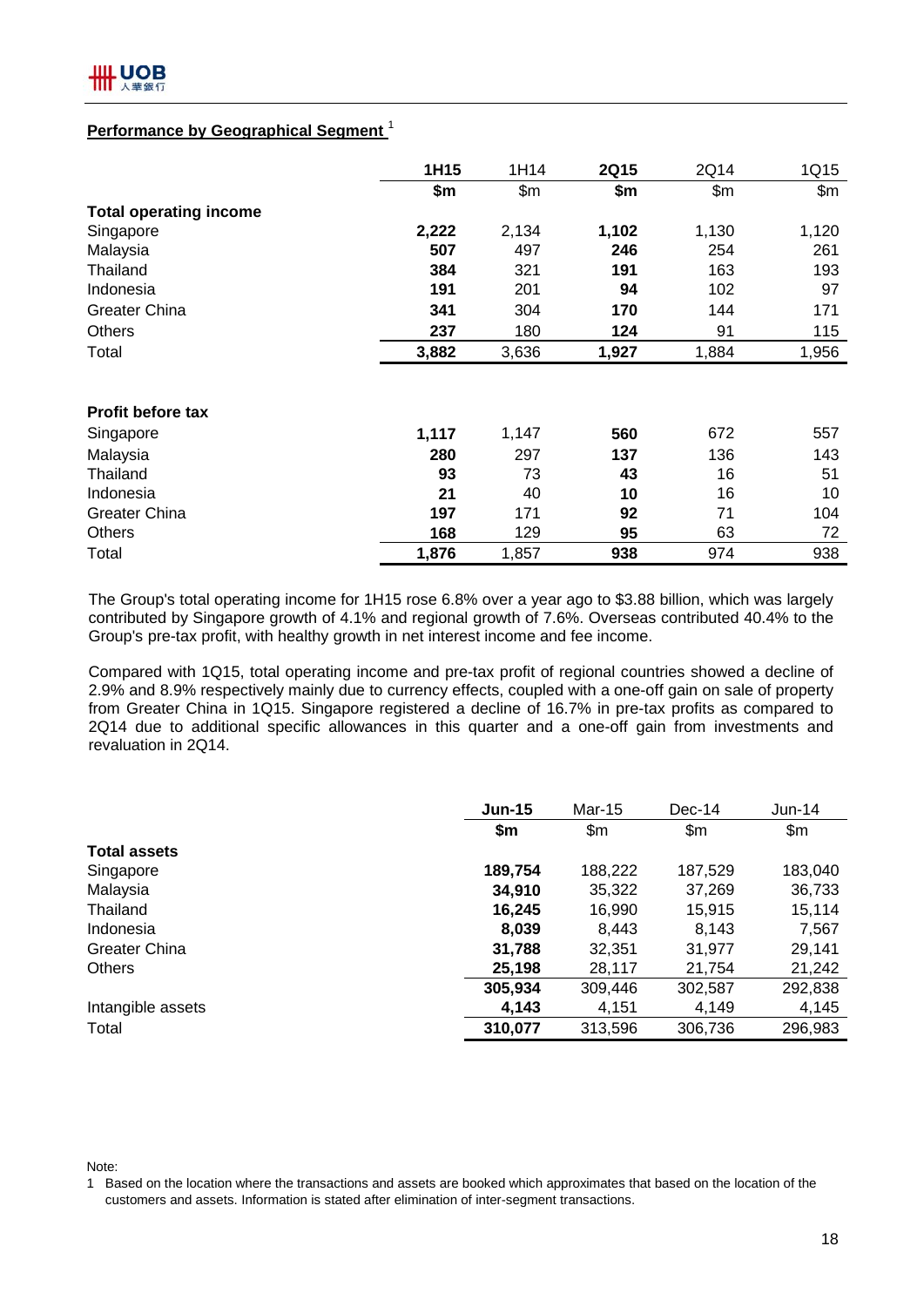## **Capital Adequacy and Leverage Ratios** 1,2,3

|                                                           | <b>Jun-15</b>  | Mar-15                       | Dec-14         | $Jun-14$  |
|-----------------------------------------------------------|----------------|------------------------------|----------------|-----------|
|                                                           | \$m            | $\mathsf{S}$ m               | \$m\$          | \$m\$     |
| Share capital                                             | 3,704          | 3,704                        | 3,715          | 3,685     |
| Disclosed reserves/others                                 | 24,544         | 24,833                       | 23,590         | 22,145    |
| Regulatory adjustments                                    | (2,754)        | (2,600)                      | (2,408)        | (2, 395)  |
| <b>Common Equity Tier 1 Capital ("CET1")</b>              | 25,494         | 25,937                       | 24,897         | 23,435    |
| Preference shares/others                                  | 2,179          | 2,180                        | 2,180          | 2,180     |
| Regulatory adjustments - capped                           | (2, 179)       | (2, 180)                     | (2, 180)       | (2, 180)  |
| <b>Additional Tier 1 Capital ("AT1")</b>                  | $\blacksquare$ | $\qquad \qquad \blacksquare$ | $\blacksquare$ |           |
| <b>Tier 1 Capital</b>                                     | 25,494         | 25,937                       | 24,897         | 23,435    |
| Subordinated notes                                        | 4,435          | 4,475                        | 4,405          | 5,668     |
| Provisions/others                                         | 928            | 937                          | 918            | 860       |
| Regulatory adjustments                                    | (380)          | (202)                        | (12)           | (22)      |
| <b>Tier 2 Capital</b>                                     | 4,983          | 5,210                        | 5,311          | 6,506     |
| <b>Eligible Total Capital</b>                             | 30,477         | 31,147                       | 30,208         | 29,941    |
| <b>Risk-Weighted Assets ("RWA")</b>                       | 181,552        | 181,892                      | 178,792        | 168,054   |
| <b>Capital Adequacy Ratios ("CAR")</b>                    |                |                              |                |           |
| CET <sub>1</sub>                                          | 14.0%          | 14.3%                        | 13.9%          | 13.9%     |
| Tier 1                                                    | 14.0%          | 14.3%                        | 13.9%          | 13.9%     |
| Total                                                     | 16.8%          | 17.1%                        | 16.9%          | 17.8%     |
| Proforma CET1 (based on final rules effective 1 Jan 2018) | 12.5%          | 12.8%                        | 12.6%          | 12.5%     |
| <b>Leverage Exposure</b>                                  | 337,146        | 339,409                      | <b>NA</b>      | NA.       |
| <b>Leverage Ratio</b>                                     | 7.6%           | 7.6%                         | <b>NA</b>      | <b>NA</b> |

The Group's CET1, Tier 1 and Total CAR as at 30 June 2015 were well above the regulatory minimum requirements.

Compared to a year ago, RWA was higher mainly due to asset growth. Eligible total capital also increased resulting from retained earnings, partly offset by the redemption of old-style Tier-2 subordinated notes in the second half of 2014.

Compared with 31 March 2015, capital ratios were lower mainly due to final dividends paid during the quarter.

The Group's leverage ratio was constant at 7.6%, well above the minimum 3% required by the Basel Committee.

Notes:

<sup>1</sup> For year 2015, banks incorporated in Singapore are to maintain minimum CAR of CET1 at 6.5% (2014: 5.5%), Tier 1 at 8% (2014: 7%) and Total at 10%. By year 2019, including the capital conservation buffer of 2.5%, the minimum CAR will be CET1 at 9%, Tier 1 at 10.5% and Total at 12.5%.

<sup>2</sup> Leverage ratio is calculated based on the revised MAS Notice 637 which took effect from 1 January 2015. A minimum requirement of 3% is applied during the parallel run period from 1 January 2013 to 1 January 2017.

<sup>3</sup> More regulatory disclosure is available in the UOB website at www.uobgroup.com/investor/financial/overview.html.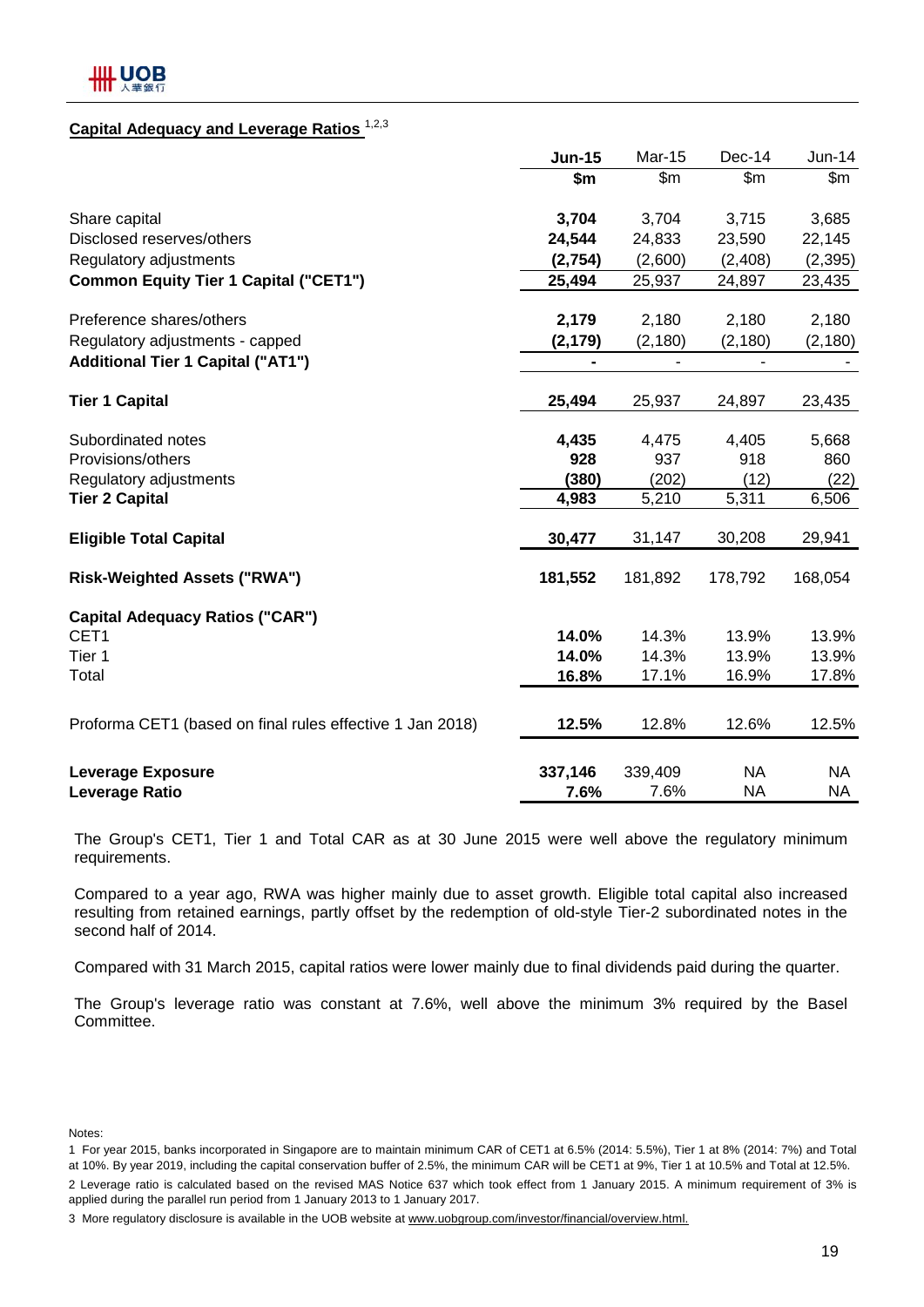## **Consolidated Income Statement (Unaudited)**

|                                                     | 1H15  | 1H14  | $+$ /(-) | <b>2Q15</b> | 2Q14  | $+$ /(-) | 1Q15  | $+/(\underline{\cdot})$ |
|-----------------------------------------------------|-------|-------|----------|-------------|-------|----------|-------|-------------------------|
|                                                     | \$m   | \$m\$ | $\%$     | \$m         | \$m\$ | $\%$     | \$m\$ | $\%$                    |
| Interest income                                     | 3,841 | 3,506 | 9.6      | 1,938       | 1,761 | 10.1     | 1,903 | 1.9                     |
| Less: Interest expense                              | 1,427 | 1,271 | 12.2     | 726         | 637   | 14.0     | 702   | 3.4                     |
| Net interest income                                 | 2,414 | 2,234 | 8.1      | 1,213       | 1,124 | 7.9      | 1,201 | 1.0                     |
| Fee and commission income                           | 919   | 824   | 11.5     | 465         | 410   | 13.4     | 453   | 2.6                     |
| Dividend income                                     | 28    | 31    | (9.0)    | 27          | 27    | 1.1      | 1     | >100.0                  |
| Rental income                                       | 59    | 59    | (1.0)    | 29          | 30    | (0.8)    | 29    | 1.0                     |
| Net trading income                                  | 267   | 258   | 3.3      | 114         | 132   | (13.5)   | 153   | (25.4)                  |
| Net gain/(loss) from                                |       |       |          |             |       |          |       |                         |
| investment securities                               | 114   | 141   | (19.4)   | 42          | 118   | (64.5)   | 72    | (41.4)                  |
| Other income                                        | 82    | 89    | (7.0)    | 36          | 43    | (16.8)   | 47    | (23.0)                  |
| <b>Non-interest income</b>                          | 1,468 | 1,402 | 4.7      | 714         | 760   | (6.1)    | 755   | (5.4)                   |
| <b>Total operating income</b>                       | 3,882 | 3,636 | 6.8      | 1,927       | 1,884 | 2.2      | 1,956 | (1.5)                   |
| Less: Staff costs                                   | 1,014 | 911   | 11.3     | 517         | 456   | 13.4     | 496   | 4.3                     |
| Other operating expenses                            | 715   | 631   | 13.3     | 359         | 331   | 8.7      | 356   | 0.9                     |
| <b>Total operating expenses</b>                     | 1,729 | 1,542 | 12.1     | 877         | 787   | 11.4     | 852   | 2.8                     |
| <b>Operating profit before</b><br>allowances        | 2,153 | 2,094 | 2.8      | 1,050       | 1,098 | (4.4)    | 1,103 | (4.8)                   |
| Less: Allowances for credit<br>and other losses     | 321   | 307   | 4.7      | 152         | 150   | 1.7      | 169   | (10.0)                  |
| <b>Operating profit after allowances</b>            | 1,832 | 1,788 | 2.5      | 898         | 948   | (5.3)    | 934   | (3.9)                   |
| Share of profit of associates<br>and joint ventures | 44    | 69    | (36.3)   | 40          | 26    | 52.7     | 4     | >100.0                  |
| Profit before tax                                   | 1,876 | 1,857 | 1.0      | 938         | 974   | (3.8)    | 938   | (0.1)                   |
| Less: Tax                                           | 306   | 250   | 22.4     | 173         | 161   | 7.3      | 133   | 30.3                    |
| Profit for the financial period                     | 1,570 | 1,606 | (2.3)    | 764         | 813   | (6.0)    | 805   | (5.1)                   |
| Attributable to:                                    |       |       |          |             |       |          |       |                         |
| <b>Equity holders of the Bank</b>                   | 1,563 | 1,596 | (2.1)    | 762         | 808   | (5.7)    | 801   | (4.9)                   |
| Non-controlling interests                           | 7     | 10    | (32.0)   | 3           | 5     | (45.6)   | 4     | (40.8)                  |
|                                                     | 1,570 | 1,606 | (2.3)    | 764         | 813   | (6.0)    | 805   | (5.1)                   |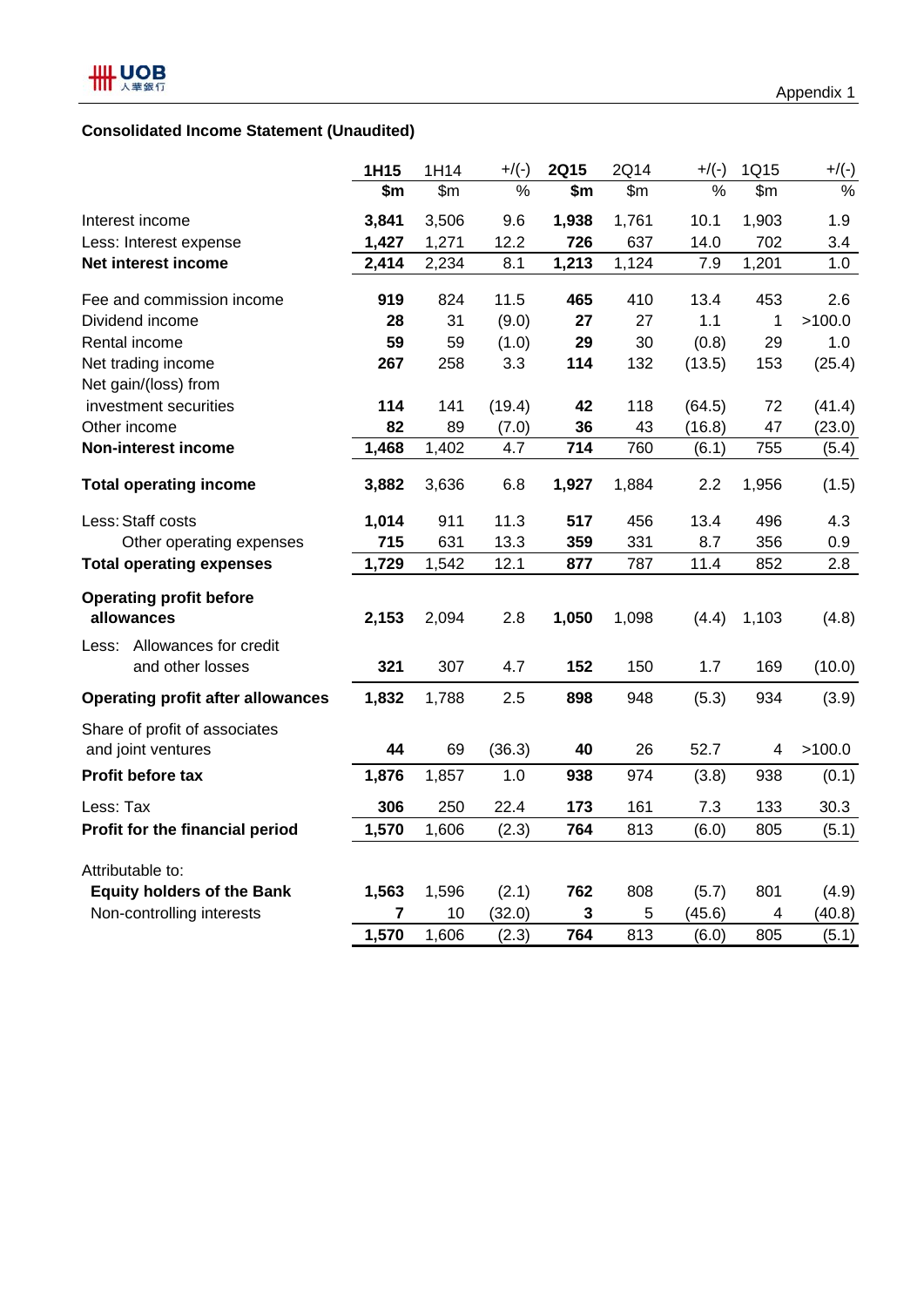## **Consolidated Statement of Comprehensive Income (Unaudited)**

|                                                                                                                                               | 1H15     | 1H14       | $+$ /(-)        | 2Q15       | 2Q14       | $+$ /(-)        | 1Q15  | $+$ /(-)              |
|-----------------------------------------------------------------------------------------------------------------------------------------------|----------|------------|-----------------|------------|------------|-----------------|-------|-----------------------|
|                                                                                                                                               | \$m      | \$m\$      | $\%$            | \$m        | \$m\$      | %               | \$m   | $\%$                  |
| Profit for the financial period                                                                                                               | 1,570    | 1,606      | (2.3)           | 764        | 813        | (6.0)           | 805   | (5.1)                 |
| Currency translation adjustments                                                                                                              | (195)    |            | $(10)$ (>100.0) | (311)      |            | $(67)$ (>100.0) | 116   | (>100.0)              |
| Change in available-for-sale reserve<br>Change in fair value<br>Transfer to income statement                                                  | 714      | 574        | 24.4            | 243        | 504        | (51.8)          | 471   | (48.4)                |
| on disposal/impairment<br>Tax relating to available-for-sale                                                                                  | (102)    |            | $(46)$ (>100.0) | (42)       |            | $(9)$ (>100.0)  | (60)  | 30.9                  |
| reserve                                                                                                                                       | (36)     | (30)       | (22.2)          | (12)       | (36)       | 66.2            | (24)  | 50.6                  |
| Change in share of other comprehensive<br>income of associates and joint ventures<br>Remeasurement of defined benefit obligation <sup>1</sup> | 3<br>(0) | (2)<br>(0) | >100.0<br>29.6  | (3)<br>(0) | (5)<br>(0) | 42.3<br>29.6    | 6     | (>100.0)<br><b>NM</b> |
| Other comprehensive income for<br>the financial period, net of tax                                                                            | 383      | 486        | (21.2)          | (125)      | 387        | (>100.0)        | 507   | (>100.0)              |
| Total comprehensive income for<br>the financial period, net of tax                                                                            | 1,952    | 2,092      | (6.7)           | 640        | 1,200      | (46.7)          | 1,313 | (51.3)                |
| Attributable to:                                                                                                                              |          |            |                 |            |            |                 |       |                       |
| <b>Equity holders of the Bank</b>                                                                                                             | 1,946    | 2,078      | (6.4)           | 639        | 1,194      | (46.5)          | 1,307 | (51.1)                |
| Non-controlling interests                                                                                                                     | 7        | 14         | (52.0)          | 1          | 6          | (82.6)          | 6     | (81.2)                |
|                                                                                                                                               | 1,952    | 2,092      | (6.7)           | 640        | 1,200      | (46.7)          | 1,313 | (51.3)                |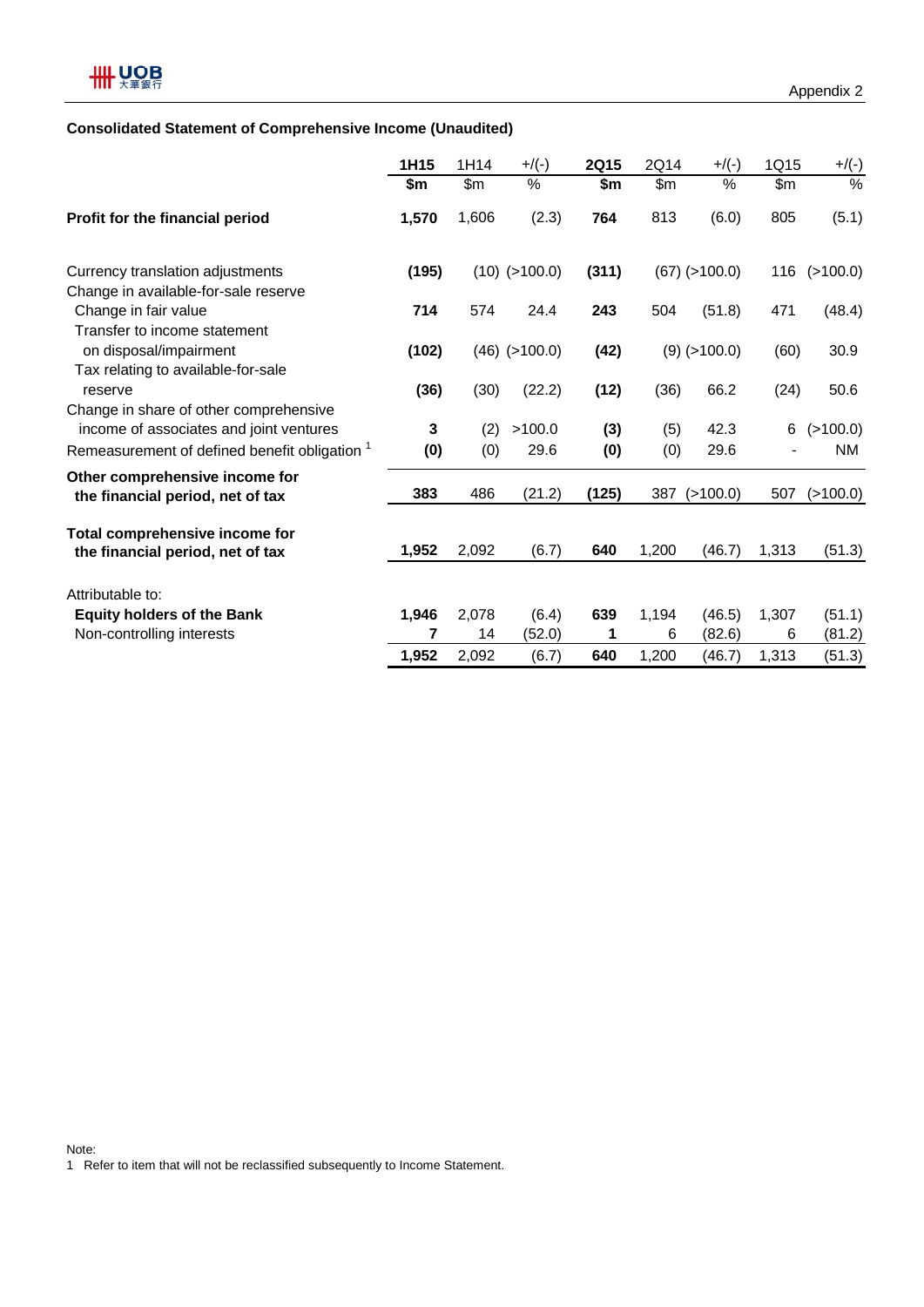## **Consolidated Balance Sheet (Unaudited)**

|                                                    | <b>Jun-15</b> | <b>Mar-15</b> | Dec-14 $1$ | Jun-14  |
|----------------------------------------------------|---------------|---------------|------------|---------|
|                                                    | \$m           | \$m\$         | \$m\$      | \$m\$   |
| <b>Equity</b>                                      |               |               |            |         |
| Share capital and other capital                    | 5,881         | 5,882         | 5,892      | 5,863   |
| Retained earnings                                  | 14,769        | 14,826        | 14,064     | 12,813  |
| Other reserves                                     | 9,898         | 10,122        | 9,613      | 9,416   |
| Equity attributable to equity holders of the Bank  | 30,548        | 30,830        | 29,569     | 28,091  |
| Non-controlling interests                          | 164           | 208           | 203        | 198     |
| Total                                              | 30,712        | 31,038        | 29,772     | 28,289  |
| <b>Liabilities</b>                                 |               |               |            |         |
| Deposits and balances of banks                     | 10,958        | 12,939        | 11,226     | 18,362  |
| Deposits and balances of customers                 | 241,485       | 239,410       | 233,750    | 216,128 |
| Bills and drafts payable                           | 609           | 696           | 951        | 1,698   |
| <b>Other liabilities</b>                           | 9,480         | 10,816        | 10,084     | 8,448   |
| Debts issued                                       | 16,834        | 18,696        | 20,953     | 24,060  |
| Total                                              | 279,366       | 282,558       | 276,964    | 268,694 |
| <b>Total equity and liabilities</b>                | 310,077       | 313,596       | 306,736    | 296,983 |
|                                                    |               |               |            |         |
| <b>Assets</b>                                      |               |               |            |         |
| Cash, balances and placements with central banks   | 38,741        | 41,789        | 35,083     | 29,279  |
| Singapore Government treasury bills and securities | 7,017         | 6,791         | 7,757      | 8,070   |
| Other government treasury bills and securities     | 9,808         | 8,509         | 10,141     | 11,036  |
| <b>Trading securities</b>                          | 1,499         | 851           | 738        | 900     |
| Placements and balances with banks                 | 25,658        | 26,536        | 28,692     | 30,457  |
| Loans to customers                                 | 198,798       | 199,735       | 195,903    | 189,695 |
| Investment securities                              | 11,003        | 11,402        | 11,440     | 11,860  |
| Other assets                                       | 9,608         | 10,232        | 9,256      | 8,037   |
| Investment in associates and joint ventures        | 1,079         | 1,198         | 1,189      | 1,159   |
| Investment properties                              | 1,279         | 959           | 960        | 968     |
| <b>Fixed assets</b>                                | 1,445         | 1,445         | 1,428      | 1,377   |
| Intangible assets                                  | 4,143         | 4,151         | 4,149      | 4,145   |
| Total                                              | 310,077       | 313,596       | 306,736    | 296,983 |
|                                                    |               |               |            |         |
| <b>Off-balance sheet items</b>                     |               |               |            |         |
| Contingent liabilities                             | 19,818        | 18,555        | 18,515     | 20,059  |
| <b>Financial derivatives</b>                       | 681,087       | 652,125       | 605,487    | 569,231 |
| Commitments                                        | 99,093        | 100,248       | 99,593     | 87,880  |
|                                                    |               |               |            |         |
| Net asset value per ordinary share (\$)            | 17.71         | 17.88         | 17.09      | 16.18   |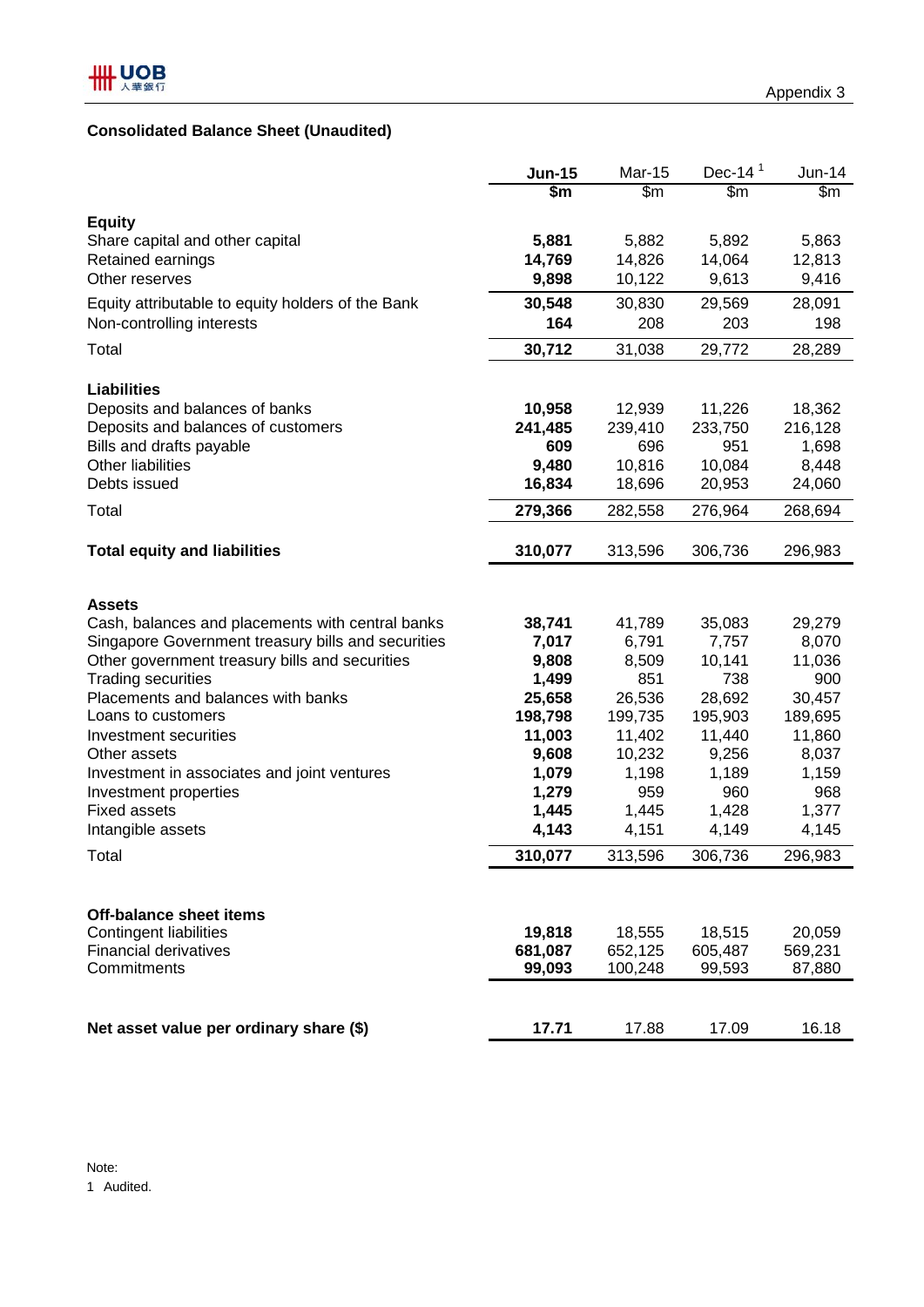## **Consolidated Statement of Changes in Equity (Unaudited)**

|                                                               | Attributable to equity holders of the Bank |                 |                          |                        |                         |             |  |  |
|---------------------------------------------------------------|--------------------------------------------|-----------------|--------------------------|------------------------|-------------------------|-------------|--|--|
|                                                               | <b>Share capital</b>                       |                 | Non-                     |                        |                         |             |  |  |
|                                                               | and other                                  | <b>Retained</b> | <b>Other</b>             |                        | controlling             | Total       |  |  |
|                                                               | capital                                    | earnings        | reserves                 | <b>Total</b>           | interests               | equity      |  |  |
|                                                               | \$m                                        | \$m             | \$m                      | $\overline{\text{sm}}$ | \$m                     | \$m         |  |  |
| Balance at 1 January 2015                                     | 5,892                                      | 14,064          | 9,613                    | 29,569                 | 203                     | 29,772      |  |  |
| Profit for the financial period<br>Other comprehensive income |                                            | 1,563           |                          | 1,563                  | 7                       | 1,570       |  |  |
| for the financial period                                      |                                            | (0)             | 383                      | 383                    | (0)                     | 383         |  |  |
| Total comprehensive income<br>for the financial period        |                                            | 1,563           | 383                      | 1,946                  | $\overline{\mathbf{r}}$ | 1,952       |  |  |
| <b>Transfers</b>                                              |                                            | 75              | (75)                     |                        |                         |             |  |  |
| Change in non-controlling interests                           |                                            |                 | (33)                     | (33)                   | (41)                    | (75)        |  |  |
| <b>Dividends</b>                                              |                                            | (933)           |                          | (933)                  | (4)                     | (938)       |  |  |
| Share buyback - held in treasury                              | (19)                                       |                 |                          | (19)                   |                         | (19)        |  |  |
| Share-based compensation                                      |                                            |                 | 18                       | 18                     |                         | 18          |  |  |
| Issue of shares under share-based                             |                                            |                 |                          |                        |                         |             |  |  |
| compensation plans                                            | 8                                          |                 | (8)                      |                        |                         |             |  |  |
| Balance at 30 June 2015                                       | 5,881                                      | 14,769          | 9,898                    | 30,548                 | 164                     | 30,712      |  |  |
|                                                               |                                            |                 |                          |                        |                         |             |  |  |
| Balance at 1 January 2014                                     | 5,333                                      | 12,003          | 9,053                    | 26,388                 | 189                     | 26,577      |  |  |
| Profit for the financial period                               |                                            | 1,596           |                          | 1,596                  | 10                      | 1,606       |  |  |
| Other comprehensive income                                    |                                            |                 |                          |                        |                         |             |  |  |
| for the financial period                                      |                                            | (0)             | 482                      | 482                    | 4                       | 486         |  |  |
| Total comprehensive income<br>for the financial period        |                                            | 1,596           | 482                      | 2,078                  | 14                      | 2,092       |  |  |
| <b>Transfers</b>                                              |                                            | 121             | (120)                    | 1                      | (1)                     |             |  |  |
| Change in non-controlling interests                           |                                            |                 | $\mathbf 0$              | 0                      | $\mathbf 0$             | $\mathbf 1$ |  |  |
| <b>Dividends</b>                                              |                                            | (908)           | $\overline{\phantom{a}}$ | (908)                  | (5)                     | (912)       |  |  |
| Issue of shares under scrip                                   |                                            |                 |                          |                        |                         |             |  |  |
| dividend scheme                                               | 517                                        |                 | $\overline{\phantom{0}}$ | 517                    |                         | 517         |  |  |
| Share-based compensation                                      |                                            |                 | 15                       | 15                     |                         | 15          |  |  |
| Issue of shares under share-based                             |                                            |                 |                          |                        |                         |             |  |  |
| compensation plans                                            | 14                                         |                 | (14)                     |                        |                         |             |  |  |
| Balance at 30 June 2014                                       | 5,863                                      | 12,813          | 9,416                    | 28,091                 | 198                     | 28,289      |  |  |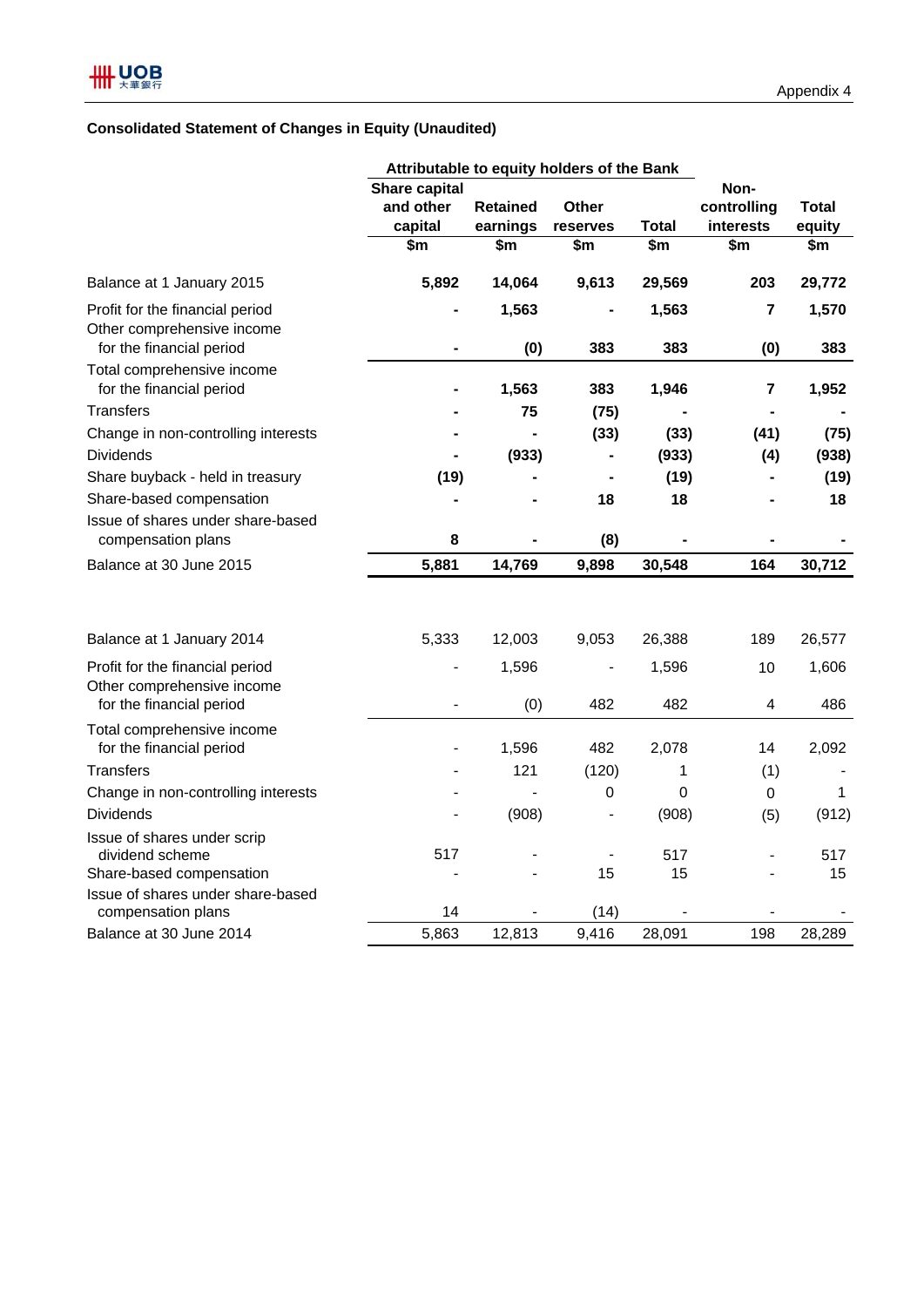## **Consolidated Statement of Changes in Equity (Unaudited)**

|                                                                                           | Attributable to equity holders of the Bank |                 |                          |                |                     |              |
|-------------------------------------------------------------------------------------------|--------------------------------------------|-----------------|--------------------------|----------------|---------------------|--------------|
|                                                                                           | <b>Share capital</b><br>and other          | <b>Retained</b> | <b>Other</b>             |                | Non-<br>controlling | <b>Total</b> |
|                                                                                           | capital                                    | earnings        | reserves                 | <b>Total</b>   | interests           | equity       |
|                                                                                           | \$m                                        | \$m             | \$m                      | \$m            | \$m                 | \$m          |
| Balance at 1 April 2015                                                                   | 5,882                                      | 14,826          | 10,122                   | 30,830         | 208                 | 31,038       |
| Profit for the financial period<br>Other comprehensive income<br>for the financial period | ۰                                          | 762<br>(0)      | (123)                    | 762<br>(123)   | 3<br>(1)            | 764<br>(125) |
|                                                                                           |                                            |                 |                          |                |                     |              |
| Total comprehensive income<br>for the financial period                                    |                                            | 762             | (123)                    | 639            | 1                   | 640          |
| Transfers                                                                                 |                                            | 74              | (74)                     |                |                     |              |
| Change in non-controlling interests                                                       |                                            |                 | (33)                     | (33)           | (41)                | (75)         |
| <b>Dividends</b>                                                                          |                                            | (893)           | $\blacksquare$           | (893)          | (4)                 | (897)        |
| Share buyback - held in treasury                                                          | (5)                                        |                 |                          | (5)            |                     | (5)          |
| Share-based compensation                                                                  |                                            |                 | 10                       | 10             |                     | 10           |
| Issue of shares under share-based<br>compensation plans                                   | 4                                          |                 | (4)                      |                |                     |              |
| Balance at 30 June 2015                                                                   | 5,881                                      | 14,769          | 9,898                    | 30,548         | 164                 | 30,712       |
|                                                                                           |                                            |                 |                          |                |                     |              |
| Balance at 1 April 2014                                                                   | 5,336                                      | 12,760          | 9,156                    | 27,253         | 199                 | 27,452       |
| Profit for the financial period<br>Other comprehensive income                             |                                            | 808             |                          | 808            | 5                   | 813          |
| for the financial period                                                                  | $\overline{\phantom{0}}$                   | (0)             | 386                      | 386            | 1                   | 387          |
| Total comprehensive income<br>for the financial period                                    |                                            | 808             | 386                      | 1,194          | 6                   | 1,200        |
| Transfers                                                                                 |                                            | 123             | (123)                    |                |                     |              |
| Change in non-controlling interests                                                       |                                            |                 | $\blacksquare$           |                | (3)                 | (3)          |
| <b>Dividends</b>                                                                          | $\overline{a}$                             | (879)           | $\blacksquare$           | (879)          | (4)                 | (883)        |
| Issue of shares under scrip<br>dividend scheme                                            | 517                                        |                 | $\overline{\phantom{a}}$ | 517            |                     | 517          |
| Share-based compensation                                                                  |                                            |                 | $\overline{7}$           | $\overline{7}$ |                     | 7            |
| Issue of shares under share-based<br>compensation plans                                   | 10                                         |                 | (10)                     |                |                     |              |
| Balance at 30 June 2014                                                                   | 5,863                                      | 12,813          | 9,416                    | 28,091         | 198                 | 28,289       |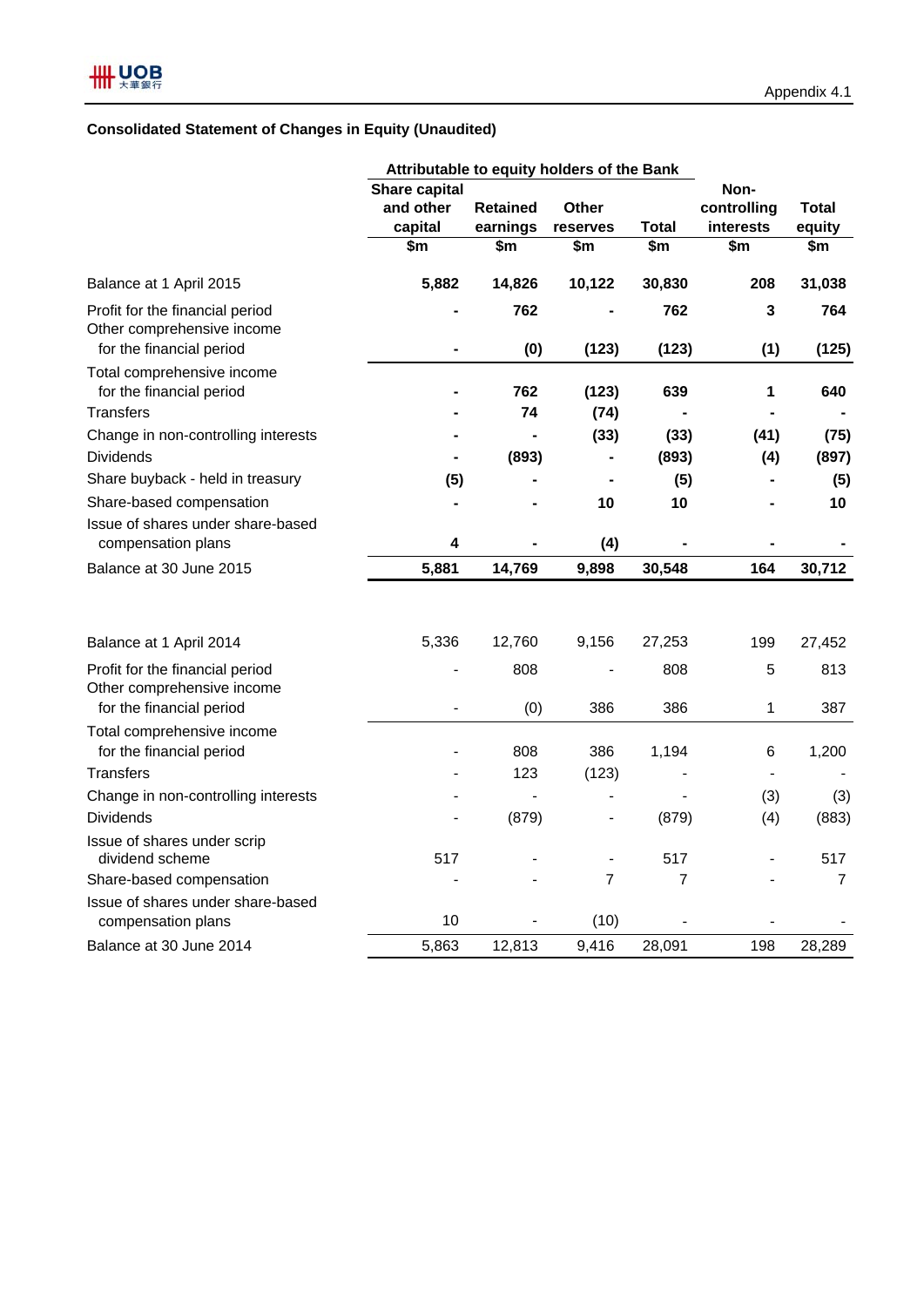## **Consolidated Cash Flow Statement (Unaudited)**

|                                                                | 1H15     | 1H14             | <b>2Q15</b>  | 2Q14             |
|----------------------------------------------------------------|----------|------------------|--------------|------------------|
|                                                                | \$m      | $\overline{\$m}$ | \$m          | $\overline{\$m}$ |
| Cash flows from operating activities                           |          |                  |              |                  |
| Profit for the financial period                                | 1,570    | 1,606            | 764          | 813              |
| Adjustments for:                                               |          |                  |              |                  |
| Allowances for credit and other losses                         | 321      | 307              | 152          | 150              |
| Share of profit of associates and joint ventures               | (44)     | (69)             | (40)         | (26)             |
| Tax                                                            | 306      | 250              | 173          | 161              |
| Depreciation of assets                                         | 89       | 71               | 45           | 36               |
| Net gain on disposal of assets                                 | (148)    | (167)            | (57)         | (139)            |
| Share-based compensation                                       | 19       | 15               | 10           | 7                |
| Operating profit before working capital changes                | 2,113    | 2,014            | 1,048        | 1,002            |
| Increase/(decrease) in working capital                         |          |                  |              |                  |
| Deposits and balances of banks                                 | (268)    | 4,655            | (1,981)      | (1,538)          |
| Deposits and balances of customers                             | 7,736    | 1,580            | 2,075        | (490)            |
| Bills and drafts payable                                       | (342)    | 662              | (87)         | 712              |
| <b>Other liabilities</b>                                       | (659)    | (888)            | (1, 298)     | 490              |
| Restricted balances with central banks                         | 71       | (166)            | 182          | (112)            |
| Government treasury bills and securities                       | 1,093    | (1,504)          | (1, 517)     | 195              |
| <b>Trading securities</b>                                      | (756)    | (262)            | (647)        | (84)             |
| Placements and balances with banks                             | 3,034    | 954              | 878          | 990              |
| Loans to customers                                             | (3,222)  | (11, 145)        | 774          | (4, 579)         |
| Investment securities                                          | 1,169    | 648              | 658          | 509              |
| Other assets                                                   | (341)    | 1,211            | 612          | 255              |
| Cash generated from/(used in) operations                       | 9,627    | (2, 241)         | 695          | (2,650)          |
| Income tax paid                                                | (294)    | (293)            | (209)<br>487 | (250)            |
| Net cash provided by/(used in) operating activities            | 9,333    | (2,534)          |              | (2,900)          |
| Cash flows from investing activities                           |          |                  |              |                  |
| Net cash flow on disposal/(acquisition) of:                    |          |                  |              |                  |
| Associates                                                     | (9)      |                  | (8)          |                  |
| Properties and other fixed assets                              | (397)    | (111)            | (351)        | (48)             |
| (Investment)/distribution from associates and joint ventures   | 147      | 212              | 149          | 151              |
| Change in non-controlling interests                            |          | (3)              |              | (3)              |
| Net cash (used in)/provided by investing activities            | (258)    | 98               | (209)        | 101              |
|                                                                |          |                  |              |                  |
| Cash flows from financing activities                           |          |                  |              |                  |
| Net (decrease)/increase in debts issued                        | (4, 120) | 5,078            | (1, 863)     | 1,063            |
| Share buyback - held in treasury                               | (19)     |                  | (5)          |                  |
| Change in non-controlling interests                            | (75)     | 4                | (75)         |                  |
| Dividends paid on ordinary shares                              | (881)    | (351)            | (881)        | (351)            |
| Dividends paid on preference shares                            | (20)     | (18)             |              |                  |
| Distribution for perpetual capital securities                  | (33)     | (33)             | (12)         | (12)             |
| Dividends paid to non-controlling interests                    | (4)      | (5)              | (4)          | (4)              |
| Net cash (used in)/provided by financing activities            | (5, 151) | 4,676            | (2,839)      | 696              |
| Currency translation adjustments                               | (195)    | (7)              | (304)        | (66)             |
| Net increase/(decrease) in cash and cash equivalents           | 3,729    | 2,232            | (2,866)      | (2, 170)         |
| Cash and cash equivalents at beginning of the financial period | 29,704   | 21,244           | 36,299       | 25,647           |
| Cash and cash equivalents at end of the financial period       | 33,433   | 23,476           | 33,433       | 23,476           |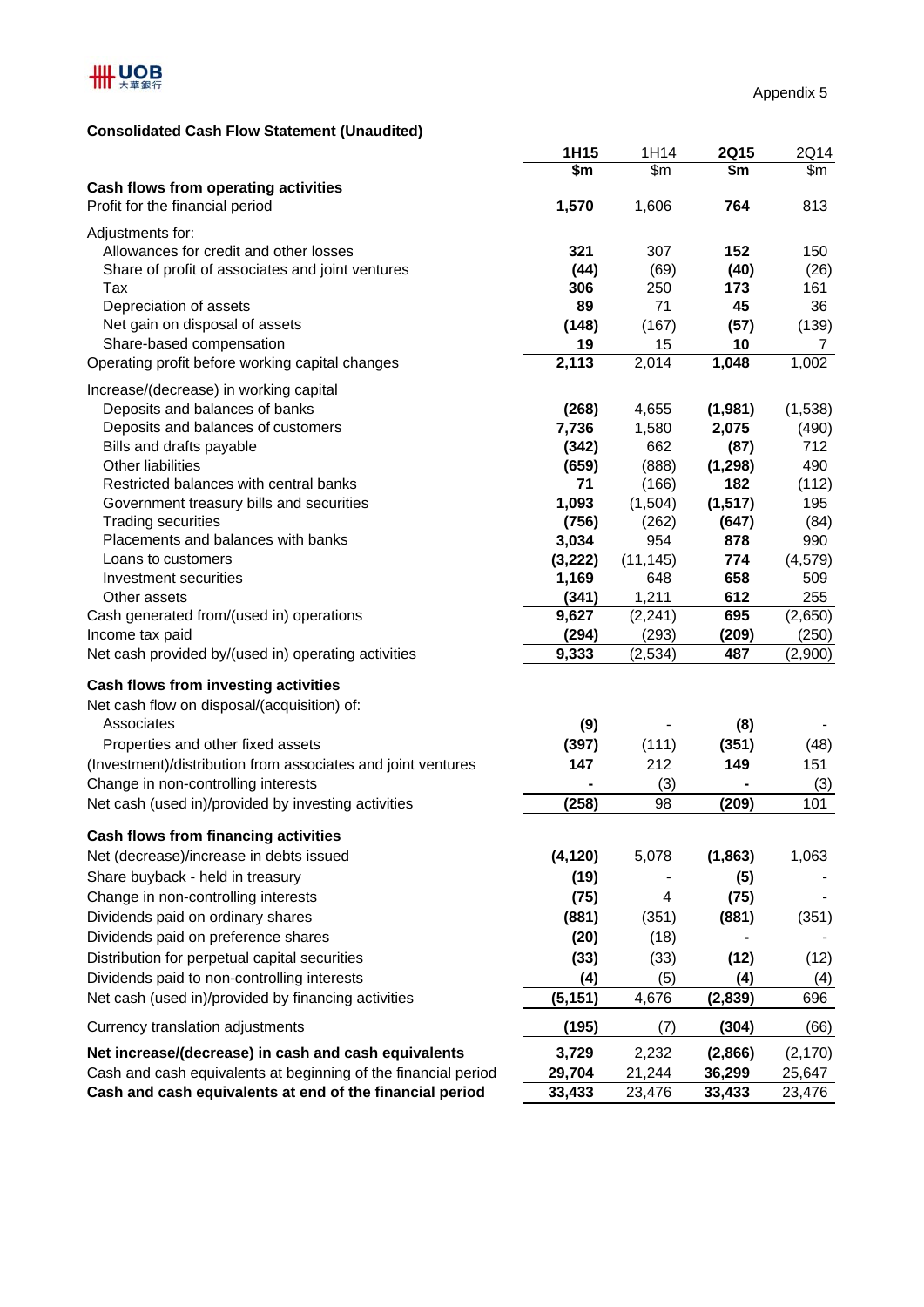## **Balance Sheet of the Bank (Unaudited)**

|                                                               | <b>Jun-15</b>     | <b>Mar-15</b>     | Dec-14 <sup>1</sup> | $Jun-14$          |
|---------------------------------------------------------------|-------------------|-------------------|---------------------|-------------------|
|                                                               | \$m               | $\overline{\$m}$  | $\overline{\$m}$    | $\overline{\$m}$  |
| <b>Equity</b>                                                 |                   |                   |                     |                   |
| Share capital and other capital                               | 5,050             | 5,050             | 5,061               | 5,031             |
| Retained earnings                                             | 11,356            | 11,401            | 10,809              | 9,909             |
| Other reserves                                                | 10,280            | 10,170            | 9,780               | 9,733             |
| Total                                                         | 26,685            | 26,622            | 25,650              | 24,673            |
| <b>Liabilities</b>                                            |                   |                   |                     |                   |
| Deposits and balances of banks                                | 9,742             | 12,468            | 10,666              | 17,621            |
| Deposits and balances of customers                            | 189,723           | 184,327           | 179,123             | 163,713           |
| Deposits and balances of subsidiaries                         | 2,811             | 2,709             | 2,767               | 2,629             |
| Bills and drafts payable                                      | 420               | 328               | 191                 | 271               |
| <b>Other liabilities</b>                                      | 6,940             | 8,459             | 7,843               | 6,491             |
| Debts issued                                                  | 16,693            | 19,085            | 21,139              | 23,370            |
| Total                                                         | 226,329           | 227,376           | 221,728             | 214,096           |
| <b>Total equity and liabilities</b>                           | 253,015           | 253,998           | 247,378             | 238,769           |
| <b>Assets</b>                                                 |                   |                   |                     |                   |
| Cash, balances and placements with central banks              | 28,787            | 31,341            | 24,807              | 18,017            |
| Singapore Government treasury bills and securities            | 7,013             | 6,662             | 7,628               | 7,942             |
| Other government treasury bills and securities                | 4,679             | 3,422             | 3,982               | 4,923             |
| <b>Trading securities</b>                                     | 1,326             | 764               | 738                 | 640               |
| Placements and balances with banks                            | 21,312            | 22,694            | 24,333              | 27,570            |
| Loans to customers                                            | 153,916           | 152,796           | 149,530             | 145,030           |
| Placements with and advances to subsidiaries                  | 7,052             | 6,985             | 7,727               | 6,935             |
| Investment securities                                         | 10,177            | 10,261            | 10,294              | 10,573            |
| Other assets                                                  | 7,073             | 7,961             | 7,278               | 6,352             |
| Investment in associates and joint ventures                   | 415               | 520               | 523                 | 506               |
| Investment in subsidiaries                                    | 5,700             | 5,031             | 4,981               | 4,740             |
| Investment properties                                         | 1,197             | 1,228             | 1,229               | 1,244             |
| <b>Fixed assets</b>                                           | 1,188             | 1,151             | 1,146               | 1,117             |
| Intangible assets                                             | 3,182             | 3,182             | 3,182               | 3,182             |
| Total                                                         | 253,015           | 253,998           | 247,378             | 238,769           |
|                                                               |                   |                   |                     |                   |
| <b>Off-balance sheet items</b>                                |                   |                   |                     |                   |
| <b>Contingent liabilities</b><br><b>Financial derivatives</b> | 13,961<br>574,648 | 12,666            | 12,695              | 14,601            |
| Commitments                                                   | 80,219            | 557,510<br>80,333 | 520,163<br>79,892   | 480,807<br>68,689 |
|                                                               |                   |                   |                     |                   |
| Net asset value per ordinary share (\$)                       | 15.81             | 15.78             | 15.16               | 14.57             |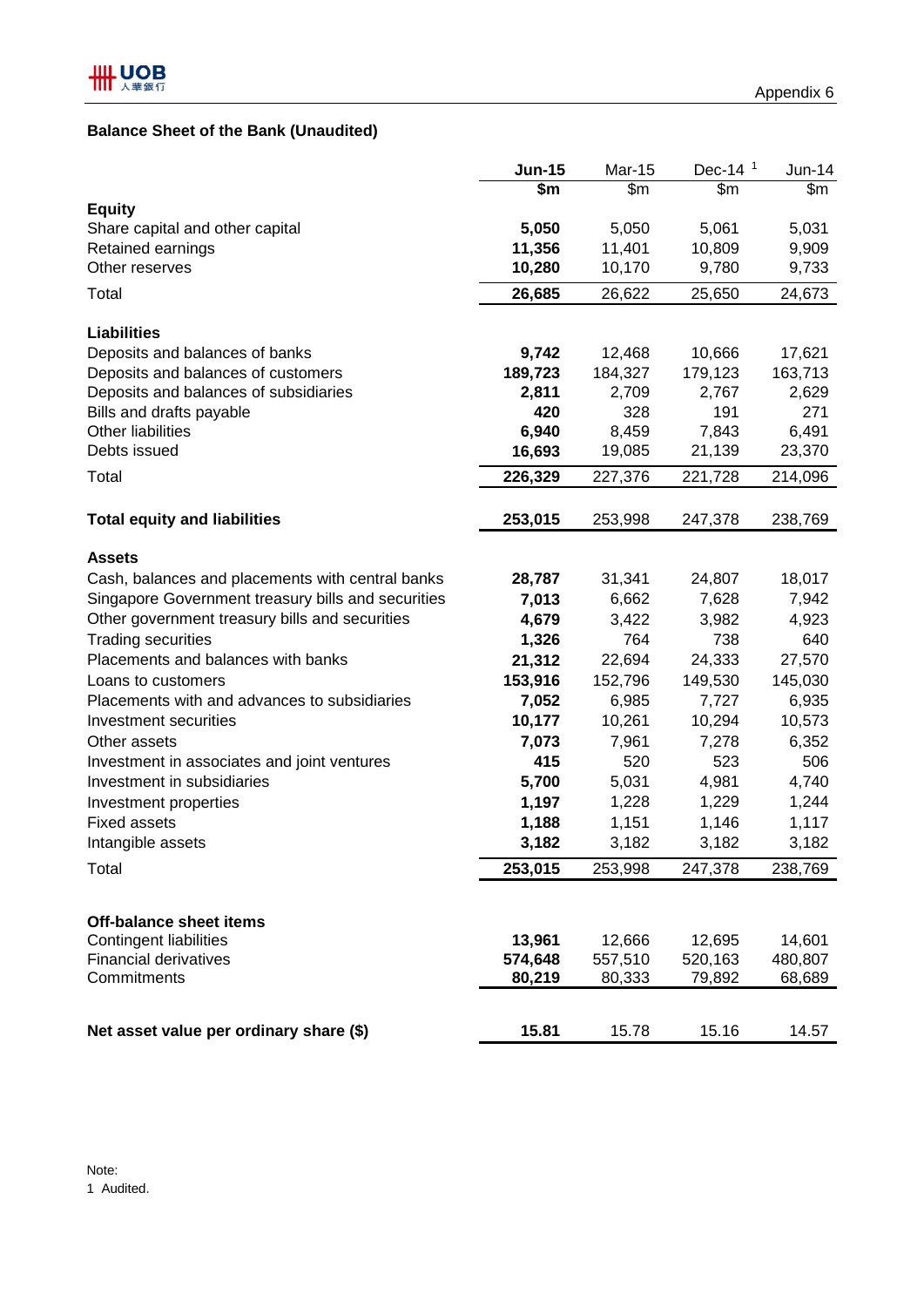## **Statement of Changes in Equity of the Bank (Unaudited)**

|                                                                            | <b>Share capital</b><br>and other<br>capital | <b>Retained</b><br>earnings | <b>Other reserves</b> | <b>Total equity</b> |
|----------------------------------------------------------------------------|----------------------------------------------|-----------------------------|-----------------------|---------------------|
|                                                                            | \$m                                          | \$m                         | \$m                   | \$m                 |
| Balance at 1 January 2015                                                  | 5,061                                        | 10,809                      | 9,780                 | 25,650              |
| Profit for the financial period                                            |                                              | 1,387                       |                       | 1,387               |
| Other comprehensive income<br>for the financial period                     |                                              |                             | 564                   | 564                 |
| Total comprehensive income<br>for the financial period<br><b>Transfers</b> |                                              | 1,387<br>74                 | 564<br>(74)           | 1,951               |
| <b>Dividends</b>                                                           |                                              | (914)                       |                       | (914)               |
| Share buyback - held in treasury<br>Share-based compensation               | (19)                                         |                             | 18                    | (19)<br>18          |
| Issue of shares under share-based<br>compensation plans                    | 8                                            |                             | (8)                   |                     |
| Balance at 30 June 2015                                                    | 5,050                                        | 11,356                      | 10,280                | 26,685              |
| Balance at 1 January 2014                                                  | 4,501                                        | 9,255                       | 9,446                 | 23,202              |
| Profit for the financial period                                            |                                              | 1,442                       |                       | 1,442               |
| Other comprehensive income<br>for the financial period                     |                                              |                             | 397                   | 397                 |
| Total comprehensive income<br>for the financial period                     |                                              | 1,442                       | 397                   | 1,840               |
| Transfers                                                                  |                                              | 112                         | (112)                 |                     |
| <b>Dividends</b>                                                           |                                              | (900)                       |                       | (900)               |
| Issue of shares under scrip<br>dividend scheme                             | 517                                          |                             |                       | 517                 |
| Share-based compensation                                                   |                                              |                             | 15                    | 15                  |
| Issue of shares under share-based<br>compensation plans                    | 14                                           |                             | (14)                  |                     |
| Balance at 30 June 2014                                                    | 5,031                                        | 9,909                       | 9,733                 | 24,673              |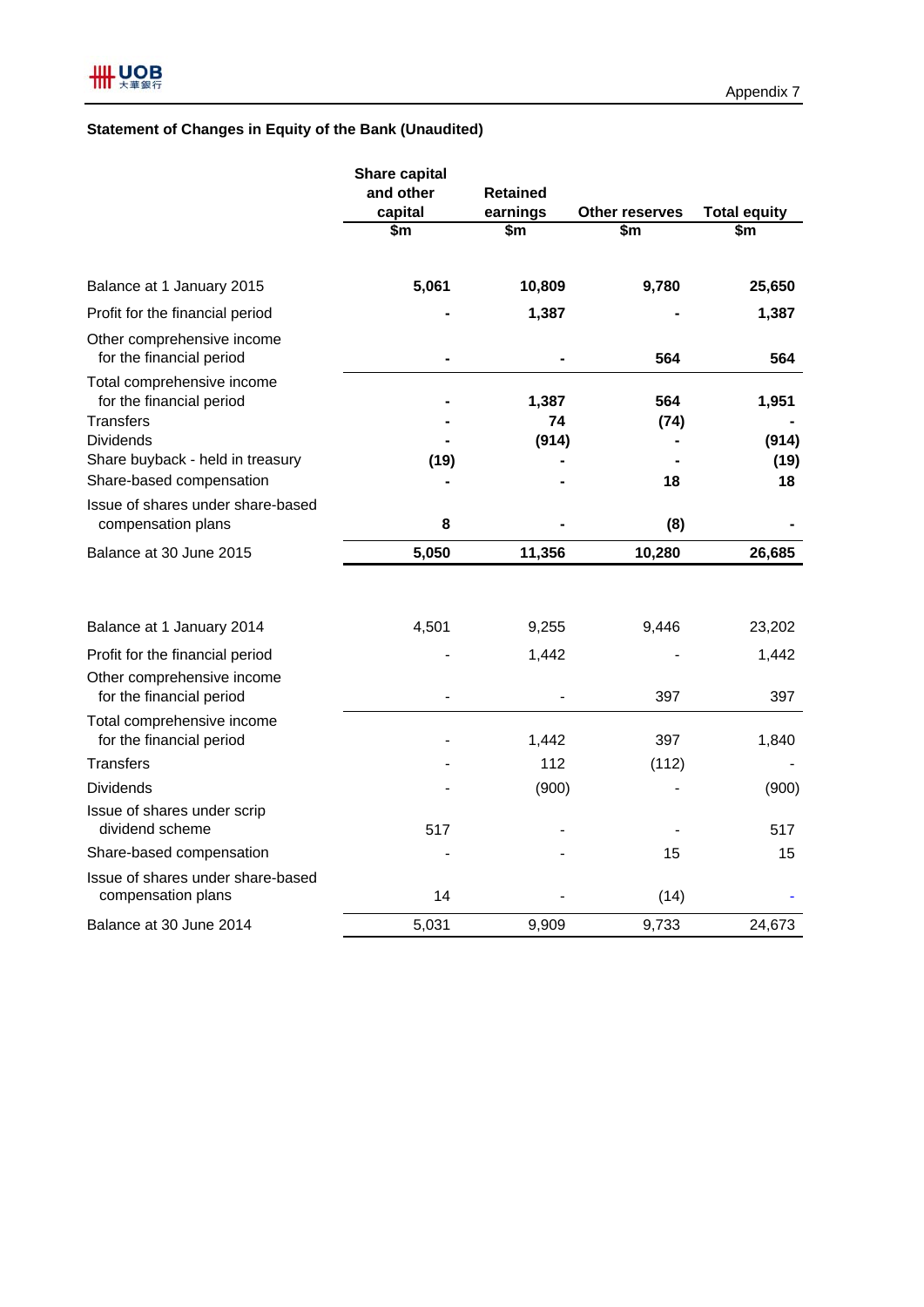## **Statement of Changes in Equity of the Bank (Unaudited)**

|                                                              | <b>Share capital</b><br>and other | <b>Retained</b> |                              |                            |
|--------------------------------------------------------------|-----------------------------------|-----------------|------------------------------|----------------------------|
|                                                              | capital<br>\$m                    | earnings<br>\$m | <b>Other reserves</b><br>\$m | <b>Total equity</b><br>\$m |
| Balance at 1 April 2015                                      | 5,050                             | 11,401          | 10,170                       | 26,622                     |
| Profit for the financial period                              |                                   | 774             |                              | 774                        |
| Other comprehensive income<br>for the financial period       |                                   |                 | 178                          | 178                        |
| Total comprehensive income<br>for the financial period       |                                   | 774             | 178                          | 952                        |
| <b>Transfers</b>                                             |                                   | 74              | (74)                         |                            |
| <b>Dividends</b>                                             |                                   | (893)           |                              | (893)                      |
| Share buyback - held in treasury<br>Share-based compensation | (5)                               |                 | 10                           | (5)<br>10                  |
| Issue of shares under share-based<br>compensation plans      | 4                                 |                 | (4)                          |                            |
| Balance at 30 June 2015                                      | 5,050                             | 11,356          | 10,280                       | 26,685                     |
|                                                              |                                   |                 |                              |                            |
| Balance at 1 April 2014                                      | 4,505                             | 9,812           | 9,448                        | 23,764                     |
| Profit for the financial period                              |                                   | 865             |                              | 865                        |
| Other comprehensive income<br>for the financial period       |                                   |                 | 400                          | 400                        |
| Total comprehensive income<br>for the financial period       |                                   | 865             | 400                          | 1,264                      |
| <b>Transfers</b>                                             |                                   | 112             | (112)                        |                            |
| <b>Dividends</b><br>Issue of shares under scrip              |                                   | (879)           |                              | (879)                      |
| dividend scheme                                              | 517                               |                 |                              | 517                        |
| Share-based compensation                                     |                                   |                 | $\overline{7}$               | 7                          |
| Issue of shares under share-based<br>compensation plans      | 10                                |                 | (10)                         |                            |
| Balance at 30 June 2014                                      | 5,031                             | 9,909           | 9,733                        | 24,673                     |